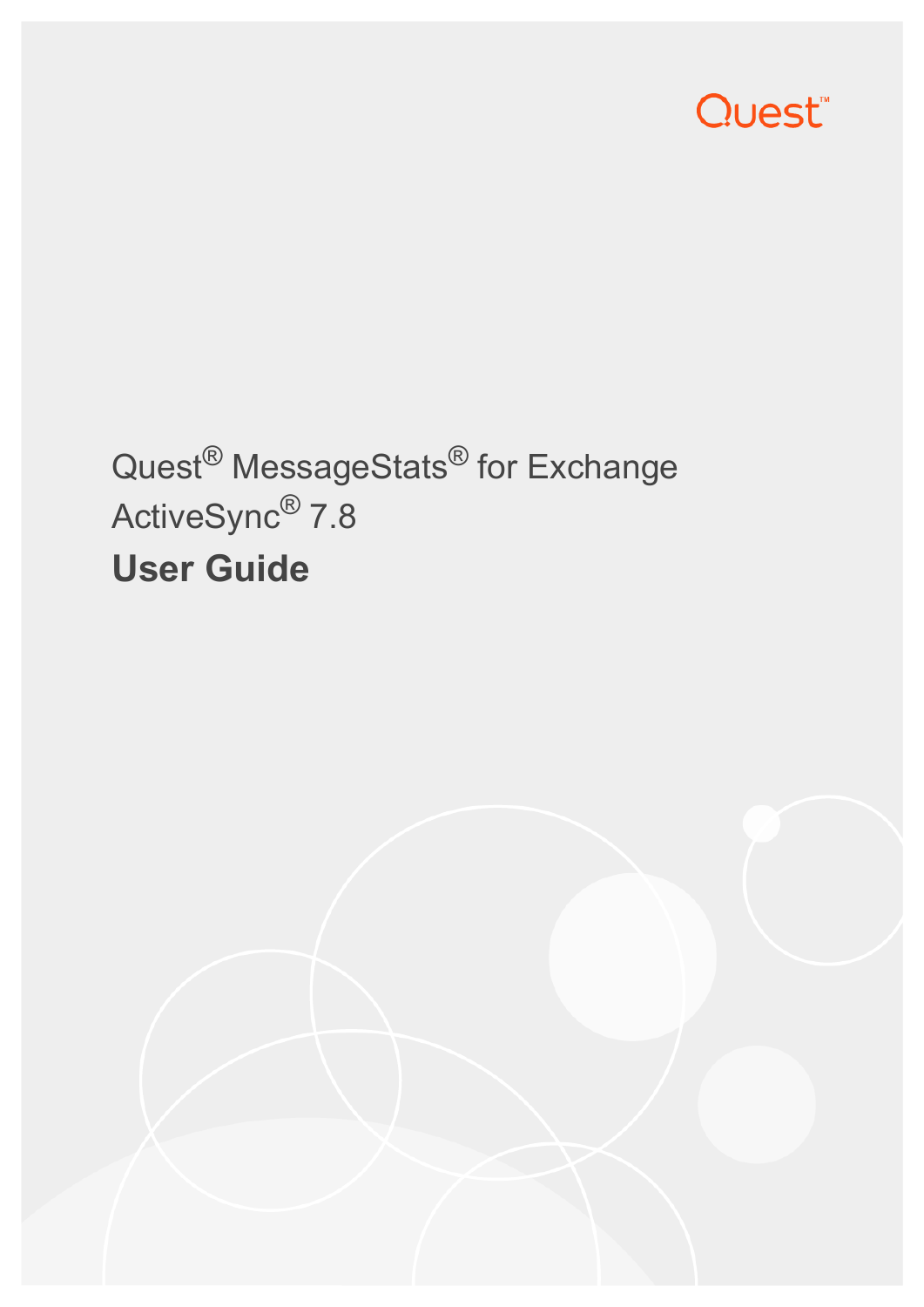#### **© 2021 Quest Software Inc.**

#### **ALL RIGHTS RESERVED.**

This guide contains proprietary information protected by copyright. The software described in this guide is furnished under a software license or nondisclosure agreement. This software may be used or copied only in accordance with the terms of the applicable agreement. No part of this guide may be reproduced or transmitted in any form or by any means, electronic or mechanical, including photocopying and recording for any purpose other than the purchaser's personal use without the written permission of Quest Software Inc.

The information in this document is provided in connection with Quest Software products. No license, express or implied, by estoppel or otherwise, to any intellectual property right is granted by this document or in connection with the sale of Quest<br>Software products. EXCEPT AS SET FORTH IN THE TERMS AND CONDITIONS AS SPECIFIED IN THE LICENSE<br>A EXPRESS, IMPLIED OR STATUTORY WARRANTY RELATING TO ITS PRODUCTS INCLUDING, BUT NOT LIMITED TO, THE IMPLIED WARRANTY OF MERCHANTABILITY, FITNESS FOR A PARTICULAR PURPOSE, OR NON-INFRINGEMENT. IN NO EVENT SHALL QUEST SOFTWARE BE LIABLE FOR ANY DIRECT, INDIRECT, CONSEQUENTIAL, PUNITIVE, SPECIAL OR INCIDENTAL DAMAGES (INCLUDING, WITHOUT LIMITATION, DAMAGES FOR LOSS OF PROFITS, BUSINESS<br>INTERRUPTION OR LOSS OF INFORMATION) ARISING OUT OF THE USE OR INABILITY TO USE THIS DOCUMENT, EVEN IF QUEST SOFTWARE HAS BEEN ADVISED OF THE POSSIBILITY OF SUCH DAMAGES. Quest Software makes no representations or warranties with respect to the accuracy or completeness of the contents of this document and reserves the right to make changes to specifications and product descriptions at any time without notice. Quest Software does not make any commitment to update the information contained in this document.

If you have any questions regarding your potential use of this material, contact:

Quest Software Inc. Attn: LEGAL Dept. 4 Polaris Way Aliso Viejo, CA 92656

Refer to our website [\(www.quest.com](http://www.quest.com)) for regional and international office information.

#### **Patents**

Quest Software is proud of our advanced technology. Patents and pending patents may apply to this product. For the most current information about applicable patents for this product, please visit our website at www.quest.com/legal.

#### **Trademarks**

Quest and the Quest logo are trademarks and registered trademarks of Quest Software Inc. in the U.S.A. and other countries. For a complete list of Quest Software trademarks, please visit our website at [www.quest.com/legal.](http://www.quest.com/legal) Microsoft, Active Directory, ActiveSync, Excel, Lync, and Skype are either registered trademarks or trademarks of Microsoft Corporation in the United States and/or other countries. All other trademarks, servicemarks, registered trademarks, and registered servicemarks are the property of their respective owners.

#### **Legend**

- **WARNING: A WARNING icon indicates a potential for property damage, personal injury, or death.**
- **CAUTION: A CAUTION icon indicates potential damage to hardware or loss of data if instructions are not followed.** Ţ
- **IMPORTANT NOTE**, **NOTE**, **TIP**, **MOBILE**, or **VIDEO:** An information icon indicates supporting information.i

MessageStats Report Pack for Exchange ActiveSync User Guide Updated - August 2021 Software Version - 7.8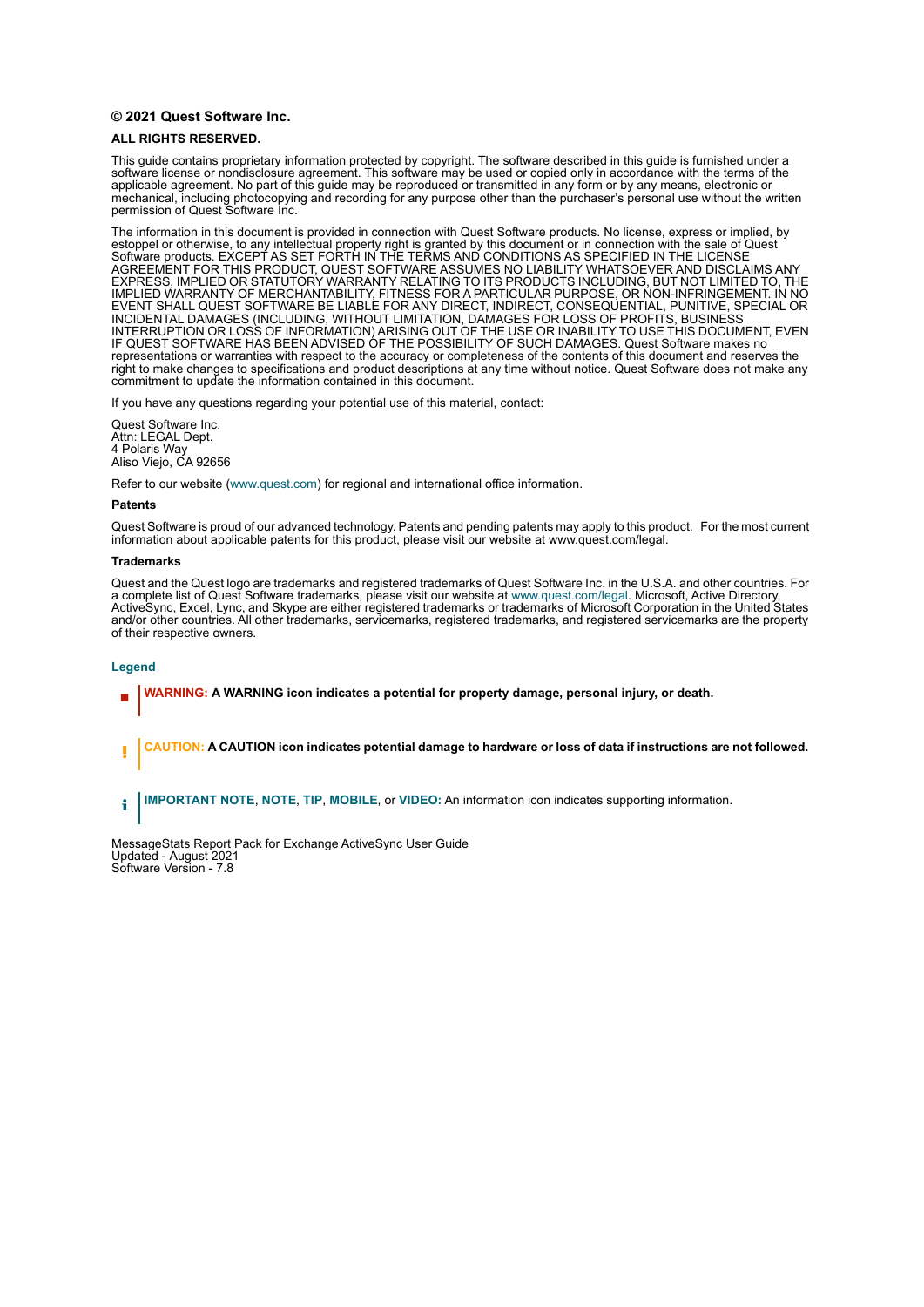### **Contents**

| MessageStats Report Pack for Exchange ActiveSync Overview 5                                                                                                                                                                    |   |  |
|--------------------------------------------------------------------------------------------------------------------------------------------------------------------------------------------------------------------------------|---|--|
|                                                                                                                                                                                                                                |   |  |
|                                                                                                                                                                                                                                |   |  |
|                                                                                                                                                                                                                                |   |  |
|                                                                                                                                                                                                                                |   |  |
| Installing the Report Pack (and according contained a contact the Report Pack of the Report Pack of the United States                                                                                                          |   |  |
|                                                                                                                                                                                                                                |   |  |
|                                                                                                                                                                                                                                |   |  |
|                                                                                                                                                                                                                                |   |  |
|                                                                                                                                                                                                                                |   |  |
|                                                                                                                                                                                                                                |   |  |
|                                                                                                                                                                                                                                |   |  |
|                                                                                                                                                                                                                                |   |  |
|                                                                                                                                                                                                                                |   |  |
| Assigning the ActiveSync Server Role (and the content of the content of the ActiveSync Server Role (and the content of the ActiveSync Server ActiveSync Server ActiveSync Server ActiveSync ActiveSync ActiveSync ActiveSync A |   |  |
|                                                                                                                                                                                                                                |   |  |
|                                                                                                                                                                                                                                |   |  |
|                                                                                                                                                                                                                                |   |  |
|                                                                                                                                                                                                                                |   |  |
|                                                                                                                                                                                                                                |   |  |
|                                                                                                                                                                                                                                |   |  |
|                                                                                                                                                                                                                                |   |  |
|                                                                                                                                                                                                                                |   |  |
|                                                                                                                                                                                                                                |   |  |
|                                                                                                                                                                                                                                |   |  |
| Managing Your Database (and all and according to the manufacture of the Managing Your Database (and according to the Managing Your Database                                                                                    |   |  |
|                                                                                                                                                                                                                                |   |  |
|                                                                                                                                                                                                                                |   |  |
|                                                                                                                                                                                                                                |   |  |
|                                                                                                                                                                                                                                |   |  |
|                                                                                                                                                                                                                                |   |  |
|                                                                                                                                                                                                                                |   |  |
|                                                                                                                                                                                                                                |   |  |
|                                                                                                                                                                                                                                |   |  |
|                                                                                                                                                                                                                                |   |  |
|                                                                                                                                                                                                                                |   |  |
|                                                                                                                                                                                                                                |   |  |
|                                                                                                                                                                                                                                |   |  |
|                                                                                                                                                                                                                                |   |  |
|                                                                                                                                                                                                                                |   |  |
|                                                                                                                                                                                                                                |   |  |
| MessageStats Report Pack for Exchange ActiveSync 7.8 User Guide<br>Contents                                                                                                                                                    | 3 |  |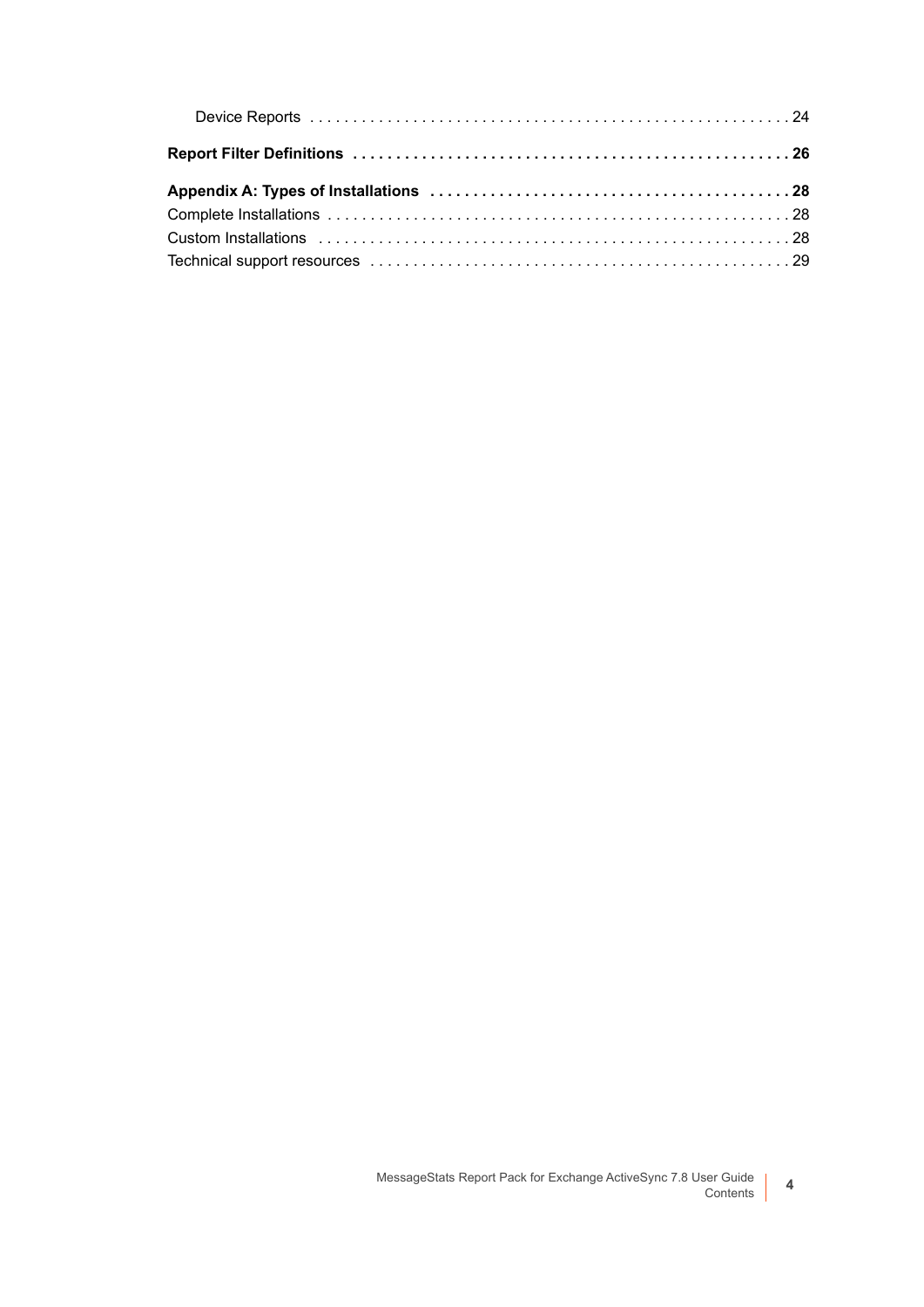# <span id="page-4-0"></span>**MessageStats Report Pack for Exchange ActiveSync Overview**

- **•** [About the Report Pack for Exchange ActiveSync](#page-4-1)
- **•** [Report Pack Components](#page-4-2)
- **•** [Complete Installations](#page-5-0)
- <span id="page-4-3"></span>**•** [Custom Installations](#page-5-1)

# <span id="page-4-1"></span>**About the Report Pack for Exchange ActiveSync**

The MessageStats Report Pack for Exchange ActiveSync allows you to gather data from Exchange ActiveSync servers and view reports about your mobile infrastructure, users, and mobile devices.

When you install the report pack, the installer adds new ActiveSync-specific gathering tasks and also extends one of the core MessageStats gatherings to include information for Exchange ActiveSync servers. Specifically the report pack extends the Server Uptime gathering to store server uptime statistics for the ActiveSync Server Uptime report.

The core MessageStats database is extended to include ActiveSync and mobile device information that has been gathered. The installer also installs the Report Pack Task Processor and the new ActiveSync reports.

## <span id="page-4-4"></span><span id="page-4-2"></span>**Report Pack Components**

The MessageStats Report Pack for Exchange ActiveSync is comprised of the following components:

- **•** MMC Console components: Extends the MessageStats MMC console to include the Report Pack for Exchange ActiveSync node. You must install this component on the server on which the MessageStats MMC client is installed.
- **•** Task Processors: Includes the IIS Logs Files gathering task which is shared between the MessageStats Exchange ActiveSync report pack and the OWA report pack. Task processors also include the ActiveSync Devices gathering task. Task processors gather data from the IIS log files on an Exchange ActiveSync server and store the statistical information in the MessageStats database. Install the task processors on the Task Execution Server that hosts the MessageStats task processors.
- **•** Database: Extends the MessageStats database to store ActiveSync and mobile device information. Install the database component on the computer which hosts the MessageStats database.
- **•** Reports: Provide detailed information about ActiveSync servers, users, and devices. Install the reports component on the IIS Server on which the MessageStats Reports are installed.

**5**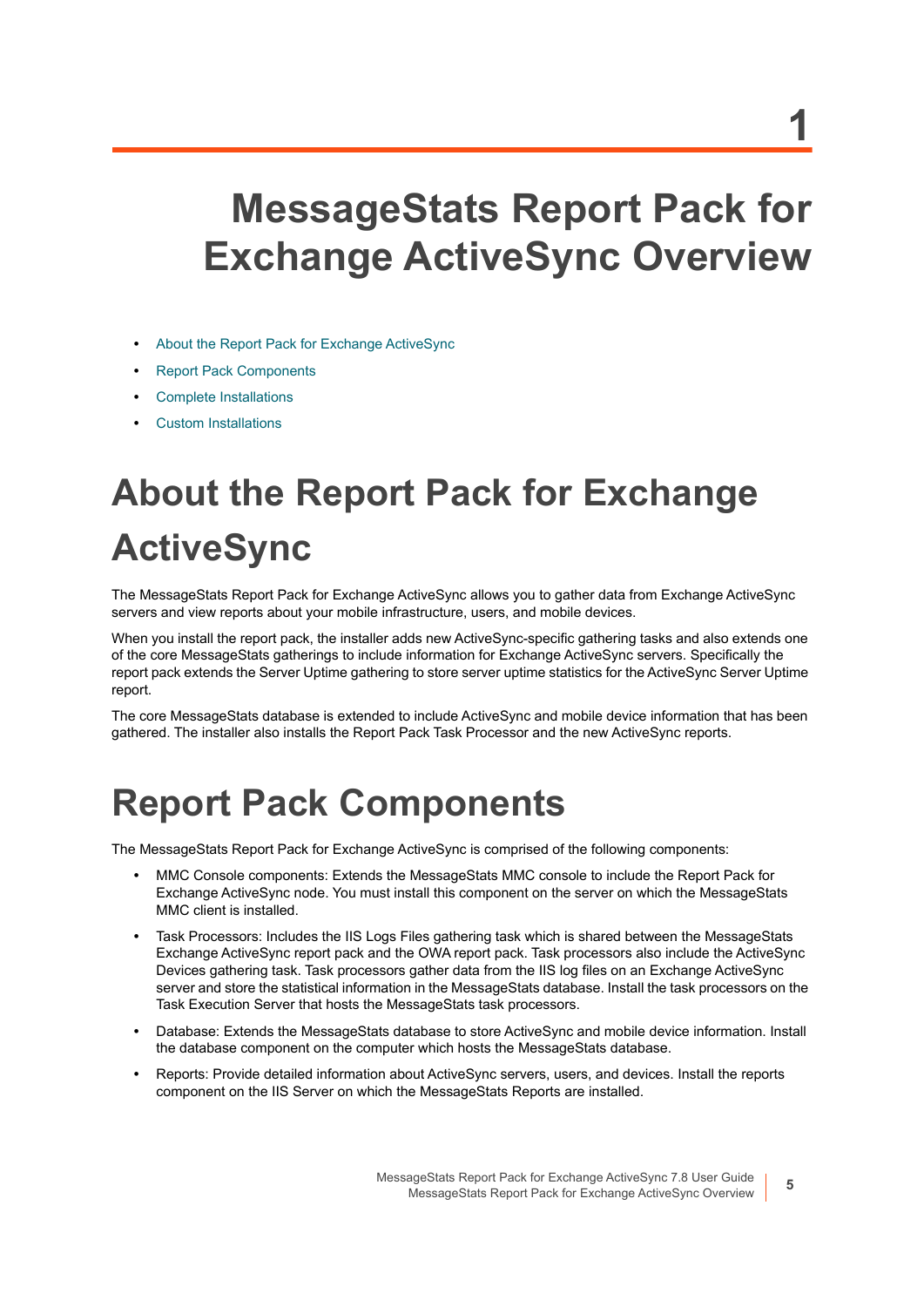## <span id="page-5-0"></span>**Complete Installations**

In a typical environment, all of the MessageStats components (or features) are installed on the same physical server using a complete installation. This type of installation is recommended for small enterprises.

### <span id="page-5-2"></span><span id="page-5-1"></span>**Custom Installations**

In some large enterprises, the SQL database and web servers might be managed by a central resource. To install MessageStats in these environments, you can distribute the components onto appropriate machines using the custom installation option.

To install the Report Pack for Exchange ActiveSync onto an existing distributed MessageStats environment, select Custom as the type of installation and install according to the following table.

| <b>Core MessageStats</b><br>components | <b>Report Pack for Exchange</b><br><b>ActiveSync components</b> | <b>Purpose</b>                                                                                                            |
|----------------------------------------|-----------------------------------------------------------------|---------------------------------------------------------------------------------------------------------------------------|
| <b>MMC Client Console</b>              | <b>Report Pack MMC Client</b><br>Console                        | Adds the Exchange ActiveSync console<br>components to the existing MessageStats<br>MMC client console.                    |
| Scheduler Service                      | N/A                                                             | N/A                                                                                                                       |
| <b>Task Processors</b>                 | Exchange ActiveSync Task<br>Processors                          | Adds the Exchange ActiveSync task<br>processors to the existing Message Stats Task<br><b>Execution Server</b>             |
| Database                               | Exchange ActiveSync<br>Database                                 | Extends the existing Message Stats database<br>schema in order to store ActiveSync and<br>Exchange ActiveSync statistics. |
| Reports                                | Exchange ActiveSync<br>Reports                                  | Adds the Exchange ActiveSync node and<br>reports to the existing Message Stats Reports<br>web site.                       |

**Table 1. Where report pack components must be installed in a distributed installation.**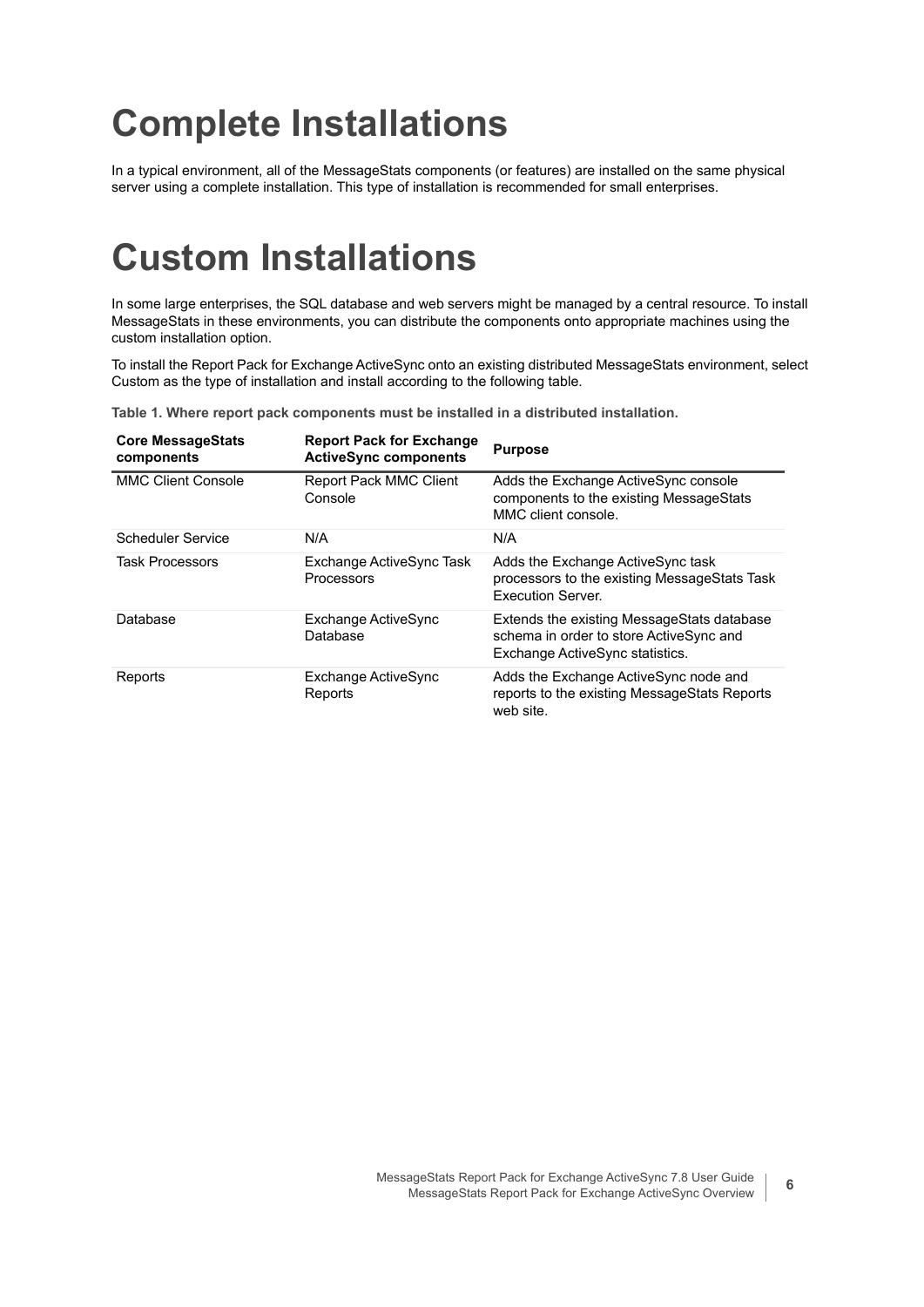# **Installing the Report Pack**

- <span id="page-6-0"></span>**•** [Steps for Installation and Configuration](#page-6-1)
- **•** [System Requirements](#page-6-2)
- **•** [Software Requirements](#page-6-3)
- **•** [Rights and Permissions](#page-7-0)
- **•** [Configuring IIS Logging on the Exchange ActiveSync Server](#page-8-0)
- **•** [Installing the Report Pack for Exchange ActiveSync](#page-9-0)

### <span id="page-6-1"></span>**Steps for Installation and Configuration**

Before you can create gathering tasks and view reports containing ActiveSync data, you must configure your Exchange ActiveSync servers, and install and configure the report pack. As part of the installation and configuration process, you perform the following steps in the following order:

- 1 Ensure that MessageStats 7.8 is installed.
- 2 Ensure you meet the [System Requirements.](#page-6-2)
- 3 Configure IIS Logging on the Exchange ActiveSync server. (See [Configuring IIS Logging on the Exchange](#page-8-0)  [ActiveSync Server on page 9.](#page-8-0))
- 4 Install the MessageStats Report Pack for Exchange ActiveSync. (See [Installing the Report Pack for](#page-9-0)  [Exchange ActiveSync on page 10.](#page-9-0))
- 5 Set up Exchange ActiveSync privacy settings in the MessageStats console. (See [Configuring Exchange](#page-10-3)  [ActiveSync Privacy Settings on page 11\)](#page-10-3).
- 6 Ensure that prerequisite core MessageStats gathering tasks have run successfully. (See [About the Report](#page-12-2)  [Pack Gathering Tasks on page 13\)](#page-12-2).

## <span id="page-6-2"></span>**System Requirements**

Before you install the report pack, you must have installed the MessageStats core product. For information about the MessageStats hardware requirements, see the *MessageStats Quick Start Guide*:

- **•** [Software Requirements](#page-6-3)
- **•** [Rights and Permissions](#page-7-0)

### <span id="page-6-3"></span>**Software Requirements**

You install the report pack components on servers on which the core MessageStats components are already installed. You must meet the software requirements for MessageStats. See the *MessageStats Release Notes* for the software requirements for the different MessageStats components.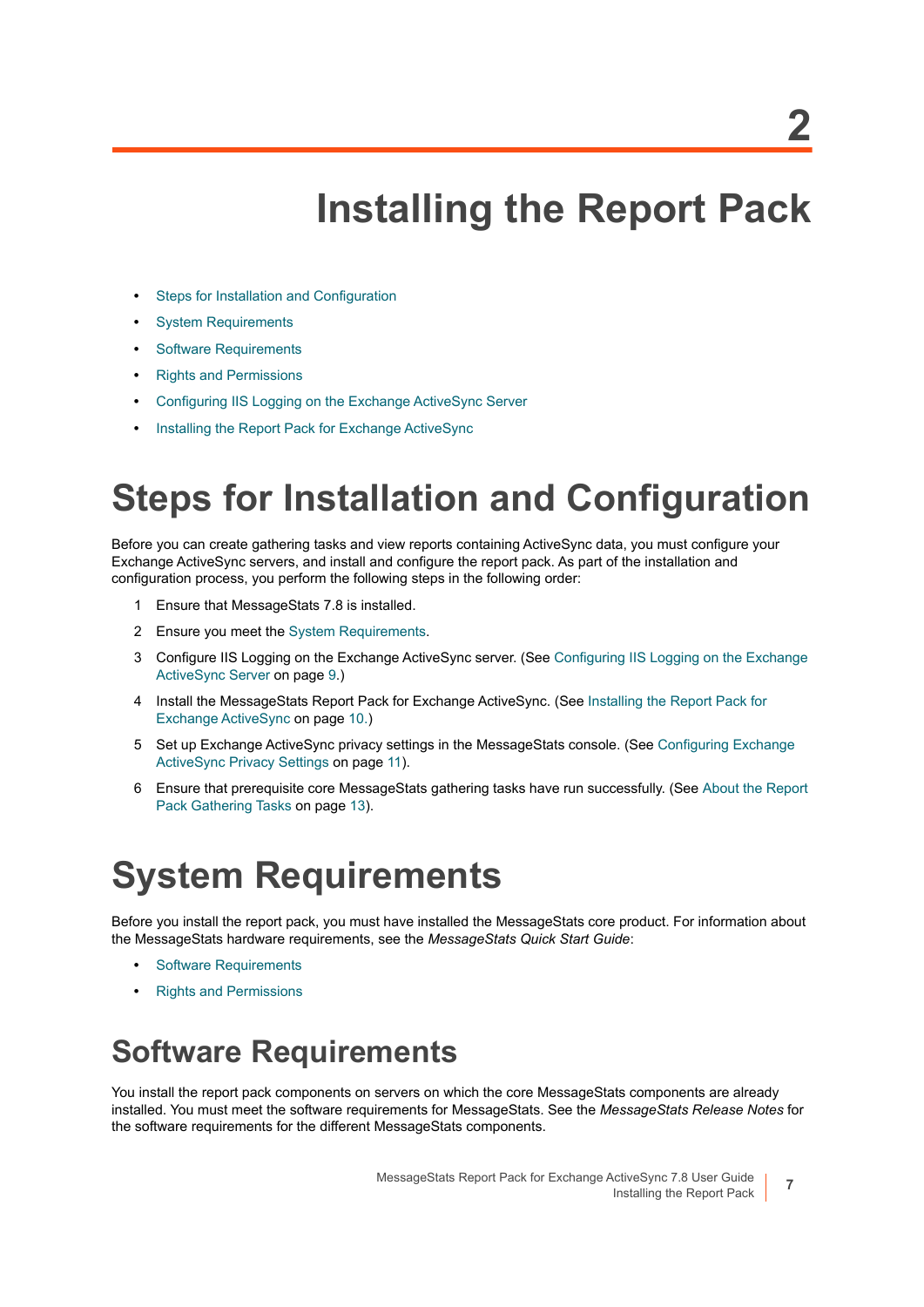<span id="page-7-3"></span>The following table contains any additional software requirements for the report pack.

**Table 2. Software minimum requirements.**

| Component                                                                                 | <b>Minimum Requirement</b>                                                                                                                                                                                       |
|-------------------------------------------------------------------------------------------|------------------------------------------------------------------------------------------------------------------------------------------------------------------------------------------------------------------|
| <b>Task Execution Server</b><br>(where the report pack task)<br>processors are installed) | To gather from Exchange 2010 or later, you must install Microsoft PowerShell 2.0.                                                                                                                                |
|                                                                                           | NOTE: You can download the Windows Management Framework (which includes<br>PowerShell 2.0) from Microsoft at http://support.microsoft.com/kb/968929.                                                             |
| <b>Additional Software</b>                                                                | MessageStats 7.8                                                                                                                                                                                                 |
|                                                                                           | Microsoft .NET Framework 4.7.2                                                                                                                                                                                   |
| <b>Exchange Environment</b>                                                               | At least one server running Exchange server (Exchange 2010, 2013, 2016, or<br>2019) that has the ActiveSync role installed.                                                                                      |
|                                                                                           | You must install the IIS Management Scripts and Tools on the Exchange server.<br>The IIS Management Scripts and Tools are required to allow the report pack to<br>gather the IIS log files from IIS 7 and later. |

### <span id="page-7-0"></span>**Rights and Permissions**

This section lists the rights and permissions required to install the report pack, gather appropriate information, and compile reports.

### **Installation Rights**

The following rights are required to install the report pack:

<span id="page-7-1"></span>**•** Local Administrator rights

### **Operational Rights**

The following rights are required to configure the report pack:

- **•** MessageStats Admin rights on the server that houses the MessageStats database
- <span id="page-7-2"></span>**•** Local Administrator rights on the task execution server
- **•** Local Administrators rights on all ActiveSync servers
- **•** Be a member of View-Only Organization Management and Public Folder Management groups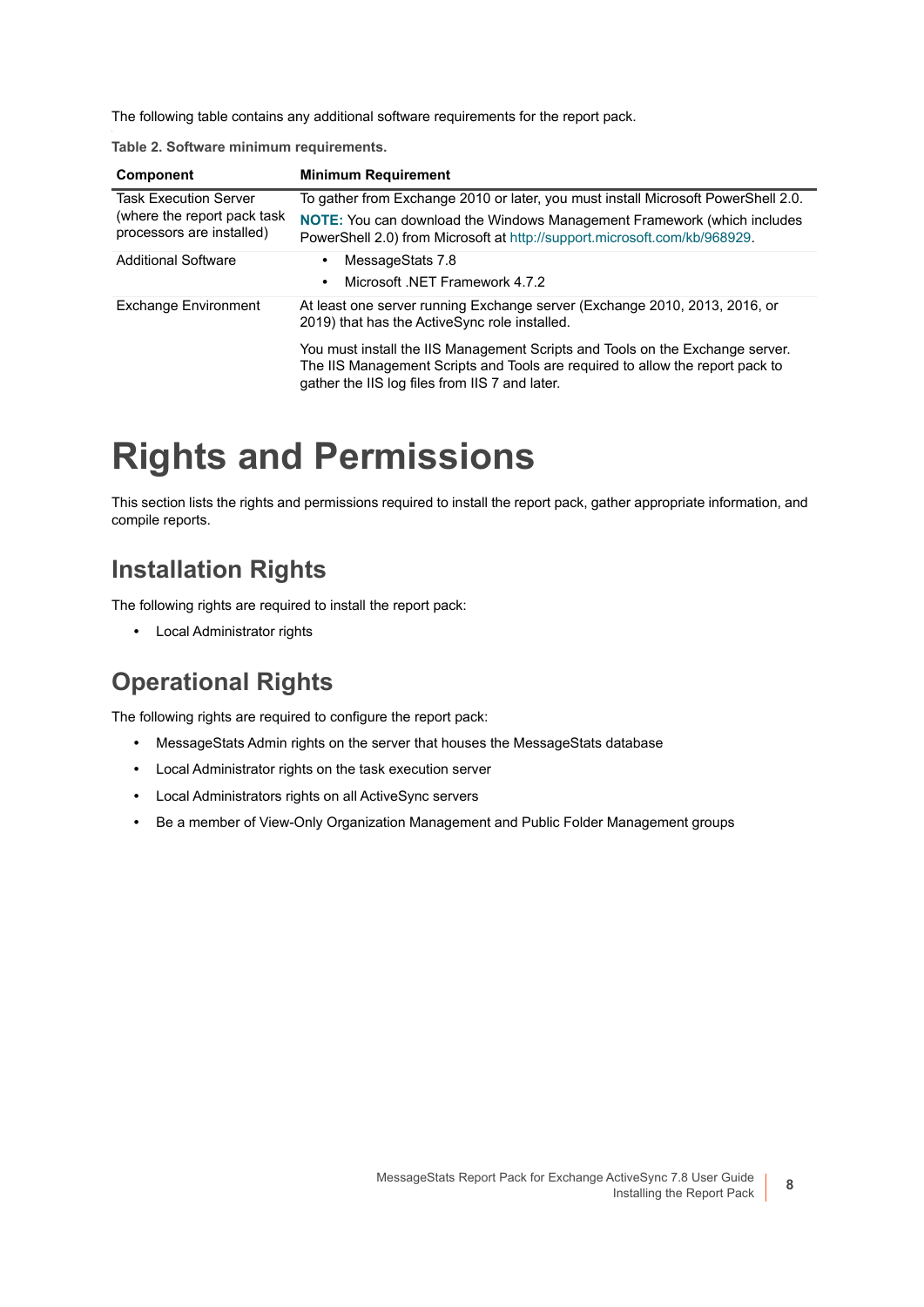# <span id="page-8-0"></span>**Configuring IIS Logging on the Exchange ActiveSync Server**

Before you can use the report pack, you must configure IIS logging on the Exchange server that has the ActiveSync role installed.

The report pack supports one IIS log per site and requires the following log file format:

**•** W3C Extended Log File Format

You must configure the extended properties. The default configuration of IIS logging for the W3C Extended Log File Format is insufficient for the report pack to gather the information required for reports.

Since the report pack collects data from both the front-end web site (Default Web Site) and the back-end web site (Exchange BackEnd), you must set the logging configuration for the entire server. Use IIS Manager to configure the W3C Extended Log File Format on the Exchange ActiveSync server from which you want to gather data.

#### *To configure IIS logging on Exchange server*

- 1 Click **Start** and select **Administrative Tools | Internet Information Services (IIS) Manager**.
	- OR -

In the Server Manager, select the **Web Server (IIS)** and open the **Internet Information Services (IIS) Manager**.

- 2 On the left, open the dropdown menu under the Start Page option.
- 3 In the tree view, select the Exchange web server from which you are collecting data.
- 4 Double-click **Logging**.
- 5 Under the One log file per: heading, ensure that **Site** is selected.
- 6 Set the Format to **W3C** and click **Select Fields**.
- 7 In the W3C Logging Fields dialog box, select the following options:
	- **▪** Date (date)
	- **▪** Time (time)
	- **▪** URI Stem (cs-uri-stem)
	- **▪** URI Query (cs-uri-query)
	- **▪** Protocol Status (sc-status)
	- **▪** Bytes Sent (sc-bytes)
	- **▪** Bytes Received (cs-bytes)
	- **▪** Time Taken (time-taken)

#### 8 Click **OK**.

For IIS 7, the report pack supports all the IIS log schedule options with the exception of the "Unlimited file size" option.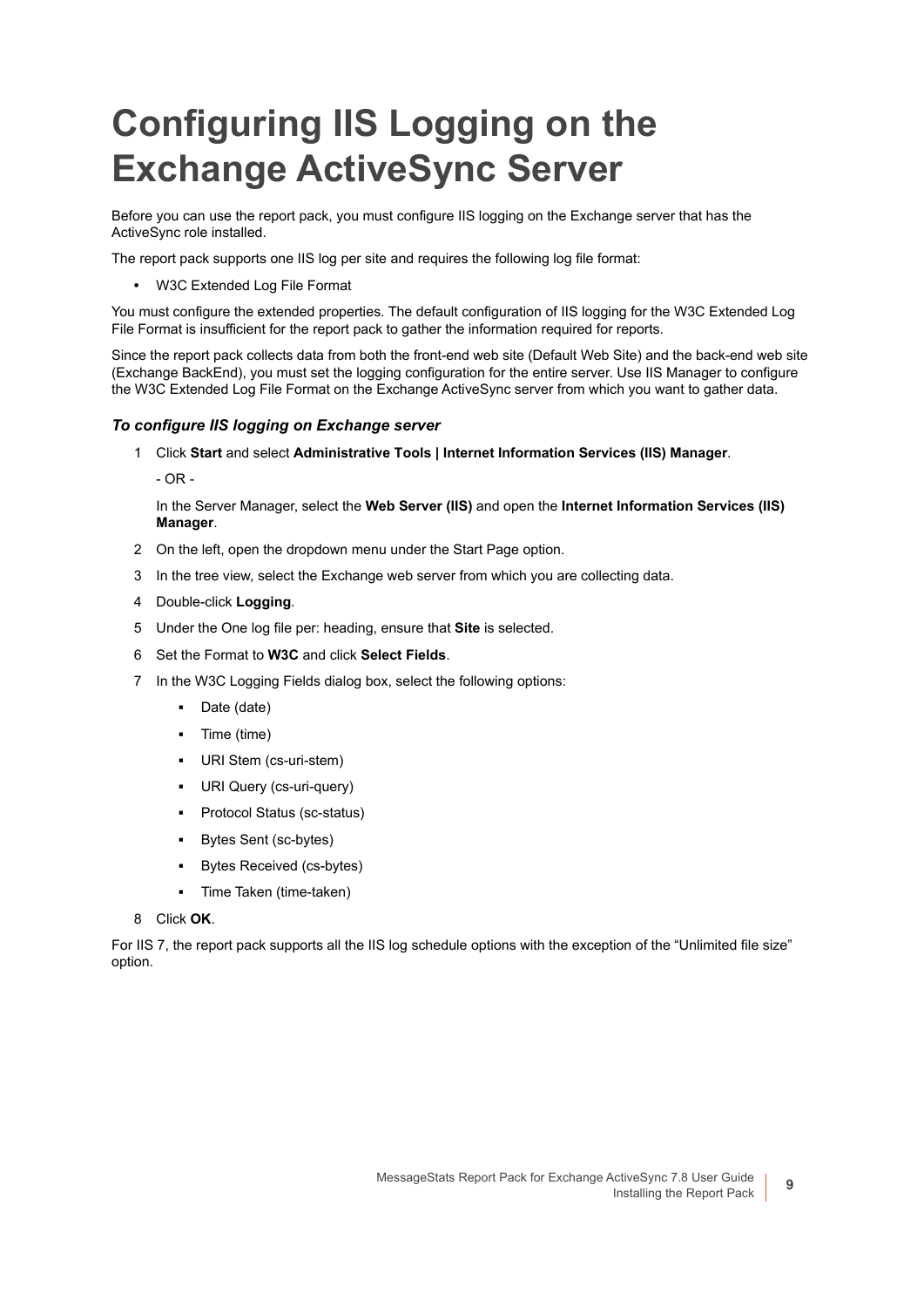# <span id="page-9-1"></span><span id="page-9-0"></span>**Installing the Report Pack for Exchange ActiveSync**

Once the prerequisites are met, and you have configured the Exchange ActiveSync server for IIS logging, you can install the MessageStats Report Pack for Exchange ActiveSync

#### *To install the report pack*

- 1 Log on to your system using MessageStats service account.
- 2 Double-click the **autorun.exe** file and select the **Install** tab.
- 3 Select the **Exchange ActiveSync** link.
- 4 Read the license agreement and select the **I accept the terms in the license agreement** check box and click **Next.**
- 5 Select the features that you want to install and click **Next**.
- 6 Verify the folder in which the report pack is to be installed and click **Next**.
- 7 Verify the SQL instance (MessageStats database) on which you are installing the report pack database components and click **Next**.
- 8 Click **Next** to begin the installation.
- 9 When the installation is complete, click **Finish**.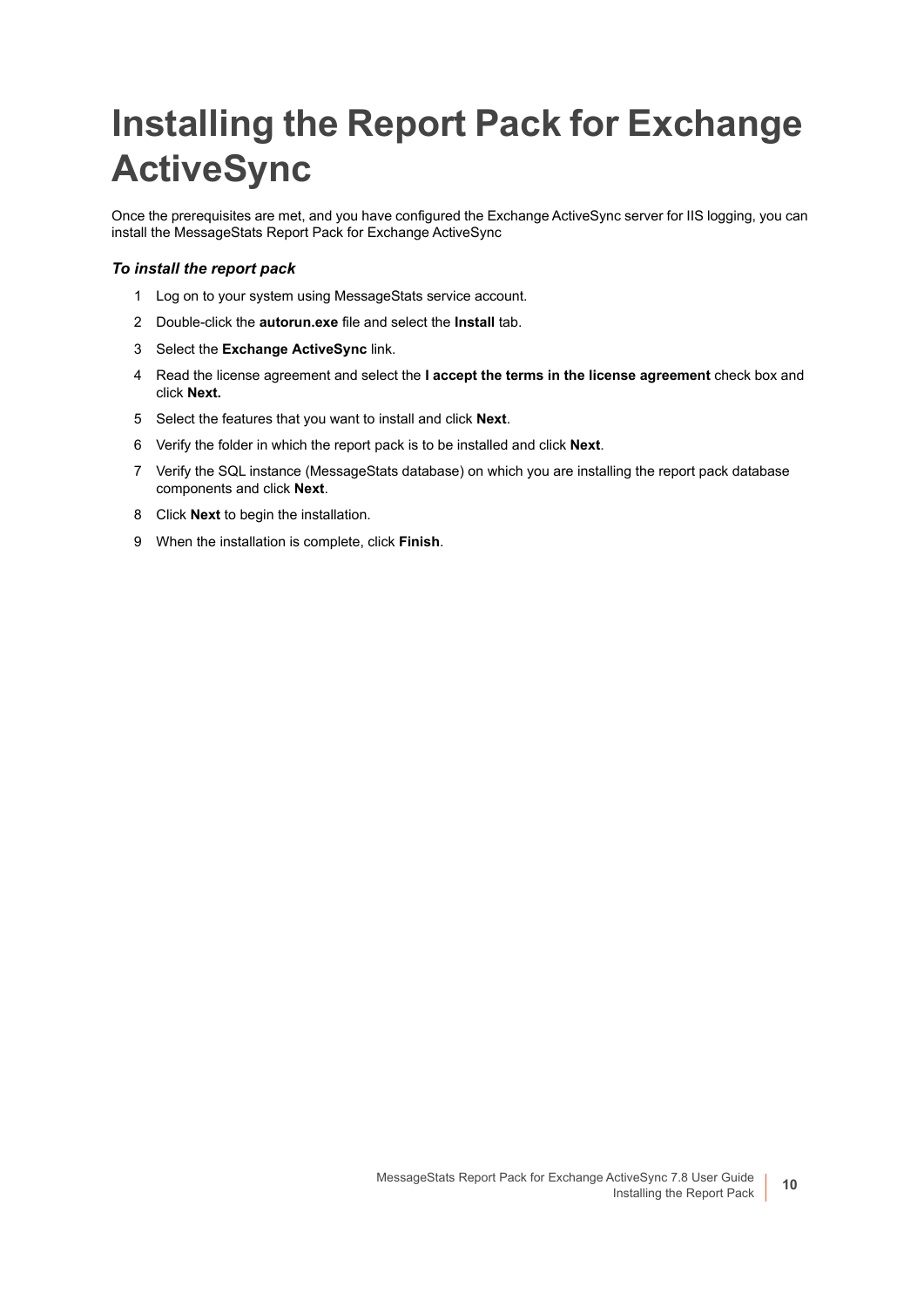# **Configuring the Report Pack**

- <span id="page-10-0"></span>**•** [Assigning the ActiveSync Server Role](#page-10-1)
- **•** [Configuring Exchange ActiveSync Privacy Settings](#page-10-2)
- **•** [Specifying an Alternate Location for IIS Log Files](#page-11-0)

## <span id="page-10-4"></span><span id="page-10-1"></span>**Assigning the ActiveSync Server Role**

<span id="page-10-5"></span>You assign the ActiveSync server role to identify the ActiveSync servers for the server reports, such as the Exchange ActiveSync Server Uptime report or the Exchange ActiveSync Server Activity report.

#### *To assign the ActiveSync server role*

- 1 In the MessageStats console treeview, expand the **Exchange Organizations** node and select an organization.
- 2 Expand the **Servers** node and right-click an Exchange ActiveSync server in the treeview
- 3 Select **Properties**.
- 4 Select the **Server Roles** tab and click **Add**.
- 5 Select **ActiveSync** from the list and click **OK**.

#### *To remove the ActiveSync Server Role*

- 1 From the MessageStats console, right-click an Exchange ActiveSync server in the treeview and select **Properties**.
- 2 Select the **Server Roles** tab.
- 3 Select **ActiveSync** from the list and click **Remove**.
- 4 Click **OK**.

## <span id="page-10-3"></span><span id="page-10-2"></span>**Configuring Exchange ActiveSync Privacy Settings**

Before you create gathering tasks to collect information from ActiveSync servers, you must configure the Exchange ActiveSync privacy settings.

The Exchange ActiveSync Privacy property tab is used to determine whether MessageStats will include the user private phone numbers when gathering information for the mobile user devices.

The user private phone numbers can be displayed in the Devices reports. By default, the user private phone numbers are not gathered.

<span id="page-10-6"></span>MessageStats Report Pack for Exchange ActiveSync 7.8 User Guide Configuring the Report Pack

**11**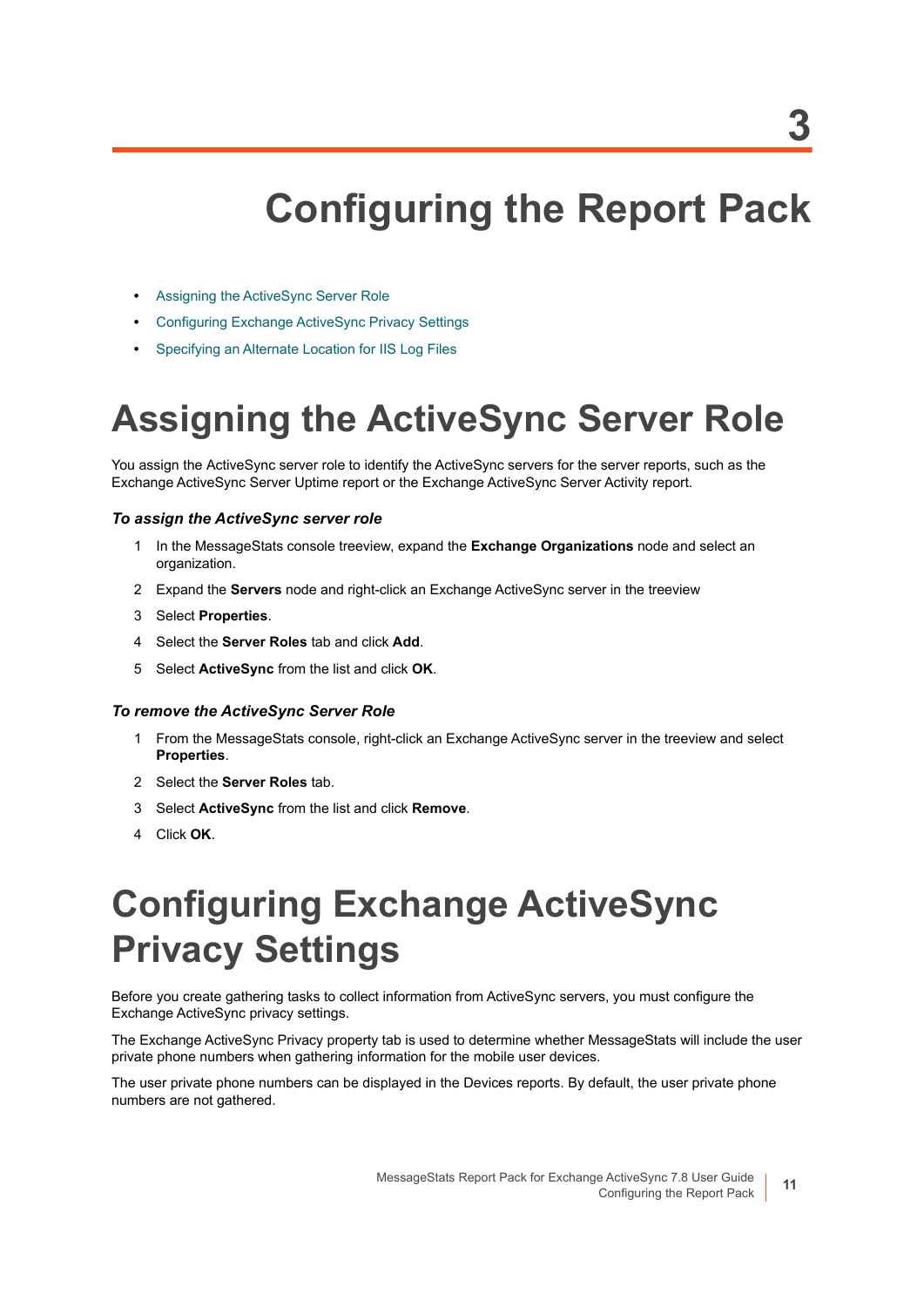#### *To include user phone numbers in reports*

- 1 From the MessageStats console treeview, right-click an Exchange organization, select **Properties**.
- 2 Select the **Exchange ActiveSync Privacy** tab.
- 3 To gather phone numbers for all users, click **Private information will be gathered for all users** and click **OK**.
- 4 To exclude specific users from the gathering, click **Private information will be gathered for all except the following users** and select the users**.**

 $-$  OR  $-$ 

Enter a name and click  $\left| \rule{0.3cm}{0.4cm} \right|$ 

The list is generated from the users in Active Directory. If you manually enter a name, ensure the spelling matches exactly to the user name as listed in Active Directory.

5 Click **OK**.

## <span id="page-11-0"></span>**Specifying an Alternate Location for IIS Log Files**

In some situations, you may have custom-configured the location of the IIS log files on your Exchange IIS servers. You can use the IIS Log Folders property tab to indicate any alternate locations for the IIS log files.

#### *To configure additional locations for the IIS log files*

- 1 Expand the **Exchange Organizations** node, expand the Exchange organization you want, and select **Servers**.
- 2 Right-click the Exchange server that hosts ActiveSync and select **Properties**.
- 3 Select the **IIS Log Folders** tab.
- 4 Click **Add** to add an IIS Log Folder.
- 5 Select an IIS Server Instance and enter or browse to the path where the log files are located.
- 6 Click **Apply**, then click **OK**.

#### *To edit an IIS log file location*

- 1 Select an existing IIS log file path and click **Edit**.
- 2 Enter or browse to the new path where the IIS log files for the server are located.
- 3 Click **OK**.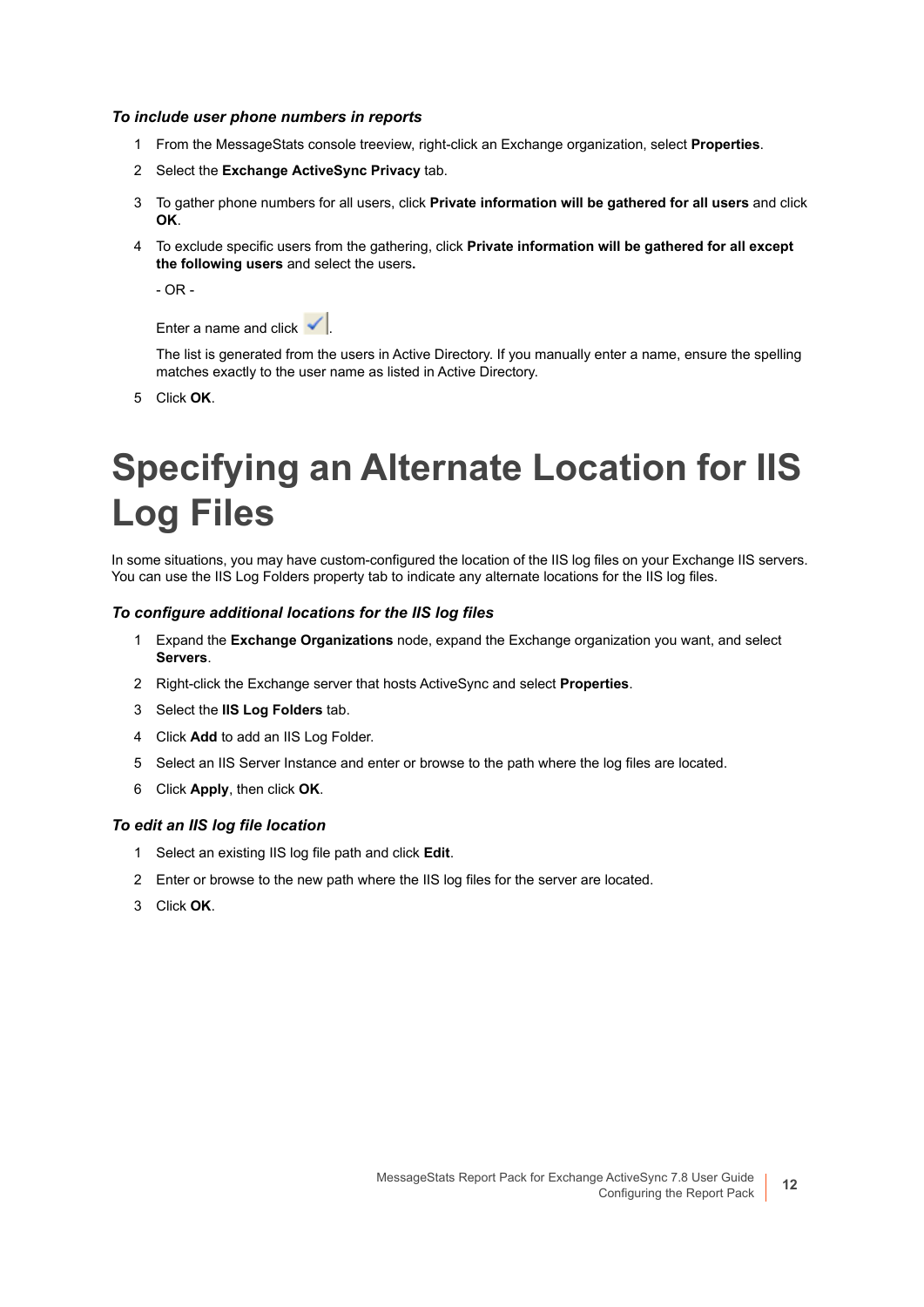# <span id="page-12-0"></span>**Creating Exchange ActiveSync Gathering Tasks**

- **•** [About the Report Pack Gathering Tasks](#page-12-1)
- **•** [Creating a Exchange ActiveSync Default Gathering Task](#page-13-0)
- **•** [Prerequisites](#page-13-1)
- **•** [Recommendations for Creating Gatherings](#page-14-0)
- **•** [What Information is Gathered?](#page-15-0)
- **•** [If the Exchange IIS Log Files Are Not Scheduled Daily](#page-15-1)
- **•** [If the MessageStats Report Pack for OWA is also Installed](#page-15-2)

## <span id="page-12-2"></span><span id="page-12-1"></span>**About the Report Pack Gathering Tasks**

The tasks that gather the ActiveSync server and mobile device data have dependencies on data that is gathered by the core MessageStats gatherings. To correctly populate the Exchange ActiveSync reports, these MessageStats core gathering tasks must be run in the following order:

- 1 Exchange Mailbox
- 2 Mailbox Account Properties
- 3 Exchange Tracking Logs

The core Default Gathering task is a composite task runs the Mailbox Account Properties, Exchange Mailbox, and Exchange Tracking Log gathering tasks in the correct order.

There are also two report pack gathering tasks that must be run in the following order:

- 4 Exchange ActiveSync Devices
- 5 IIS Log Files/ Exchange ActiveSync

The Exchange ActiveSync Devices and the IIS Log File gathering tasks are part of a composite task called the Exchange ActiveSync Default gathering task. Though you can create the Exchange ActiveSync Devices and the IIS Log Files gathering tasks separately, normally you would create and schedule an Exchange ActiveSync Default gathering task to run on a daily basis.

### **Report Pack Gathering Task Dependencies**

The following table lists the gathering tasks that are specific to the report pack and identifies any gathering dependencies: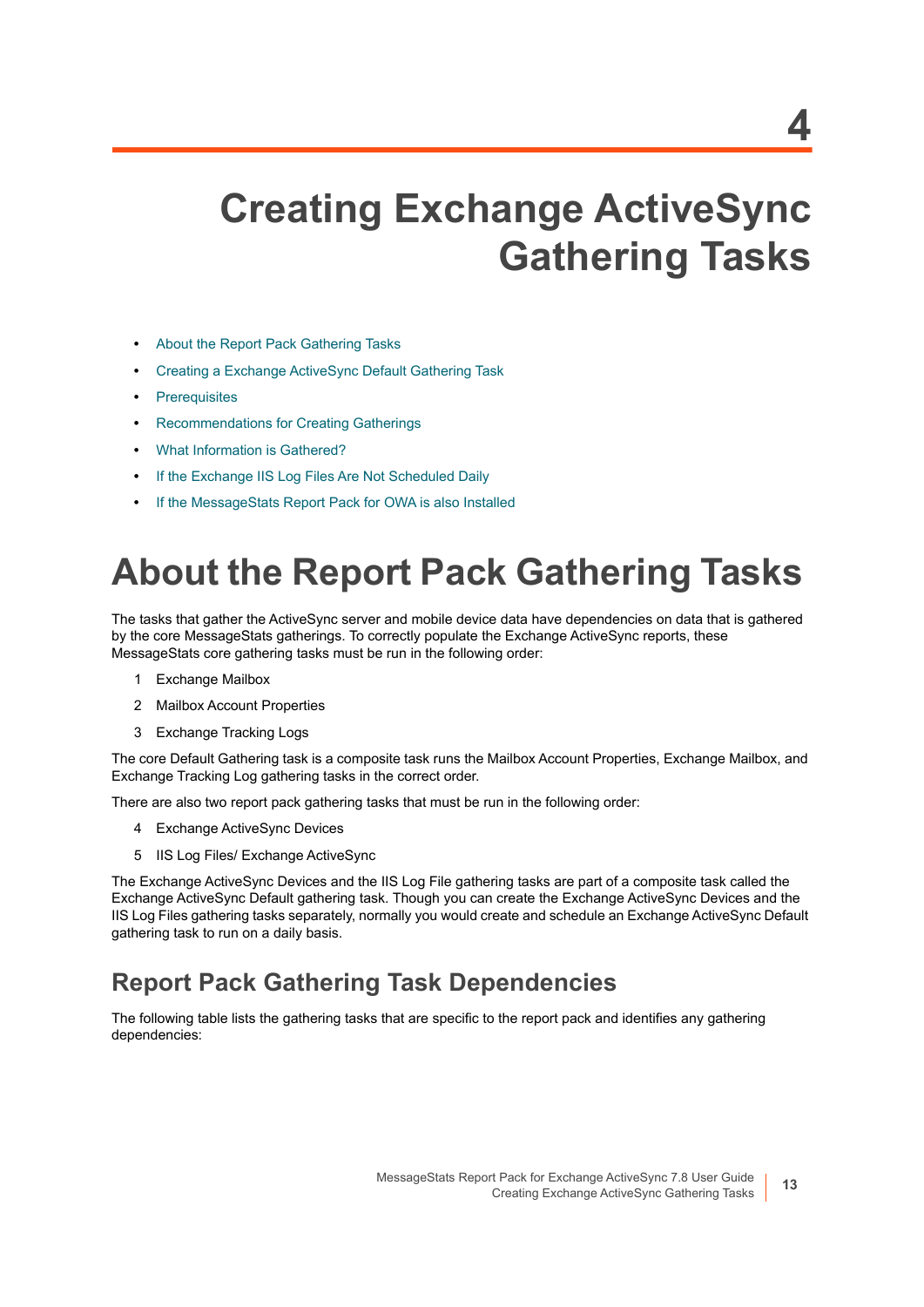<span id="page-13-3"></span>

| Gathering<br><b>Task Name</b>            | <b>Part of Exchange</b><br><b>ActiveSync</b><br>Default? | <b>Description</b>                                                                                                                                                                                                                                                                                                                                                                                        | Dependent on                                                                                                                      |
|------------------------------------------|----------------------------------------------------------|-----------------------------------------------------------------------------------------------------------------------------------------------------------------------------------------------------------------------------------------------------------------------------------------------------------------------------------------------------------------------------------------------------------|-----------------------------------------------------------------------------------------------------------------------------------|
| Exchange<br>ActiveSync<br>Default        | N/A                                                      | A composite task that includes the<br>following gathering tasks:<br>Exchange ActiveSync Devices<br><b>IIS Log Files</b>                                                                                                                                                                                                                                                                                   | The dependencies for the<br>individual tasks that<br>comprise the Default<br>Gathering task are<br>described later in this table. |
| Exchange<br>ActiveSync<br>Devices        | Yes                                                      | <b>Enumerates the ActiveSync-</b><br>compatible mobile phones and other<br>mobile devices that are associated<br>with the mailboxes stored on all the<br>Exchange mailbox servers.<br>Device inventory properties such as<br>the operating system or model name<br>are available only for Exchange<br>ActiveSync 6 devices or other mobile<br>devices, such as iPhones, that have<br>an Exchange mailbox. | Successful completion of<br>the Exchange Mailbox<br>gathering task.                                                               |
| IIS Log Files/<br>Exchange<br>ActiveSync | Yes                                                      | Collects IIS log files from the Client<br>Access Servers (CAS) for Exchange<br>2010.<br>For Exchange 2013, IIS log files must<br>be collected from all Exchange servers<br>with the CAS or Mailbox role.<br>For Exchange 2016 and 2019, IIS log<br>files must be collection from Exchange<br>servers with the Mailbox role.                                                                               | Successful completion of<br>the Exchange ActiveSync<br>Devices and the Mailbox<br><b>Account Properties</b><br>gathering tasks.   |

**Table 3. Exchange ActiveSync gathering task dependencies.**

## <span id="page-13-0"></span>**Creating a Exchange ActiveSync Default Gathering Task**

You can create a Exchange ActiveSync Default gathering task at the Exchange organization level or at the server level. The Exchange ActiveSync Default gathering task consists the following gatherings:

- <span id="page-13-2"></span>**•** The Exchange ActiveSync Devices gathering which enumerates the mobile phones such as iphones, and other mobile devices.
- **•** The IIS Log File/ Exchange ActiveSync gathering task which populate the database with the ActiveSync activity data.

### <span id="page-13-1"></span>**Prerequisites**

If you have not already done so, assign the ActiveSync server role to the appropriate ActiveSync servers. For more information, see [Assigning the ActiveSync Server Role on page 11](#page-10-4).

Ensure that the core MessageStats Default Gathering task for the Exchange organization has completed successfully.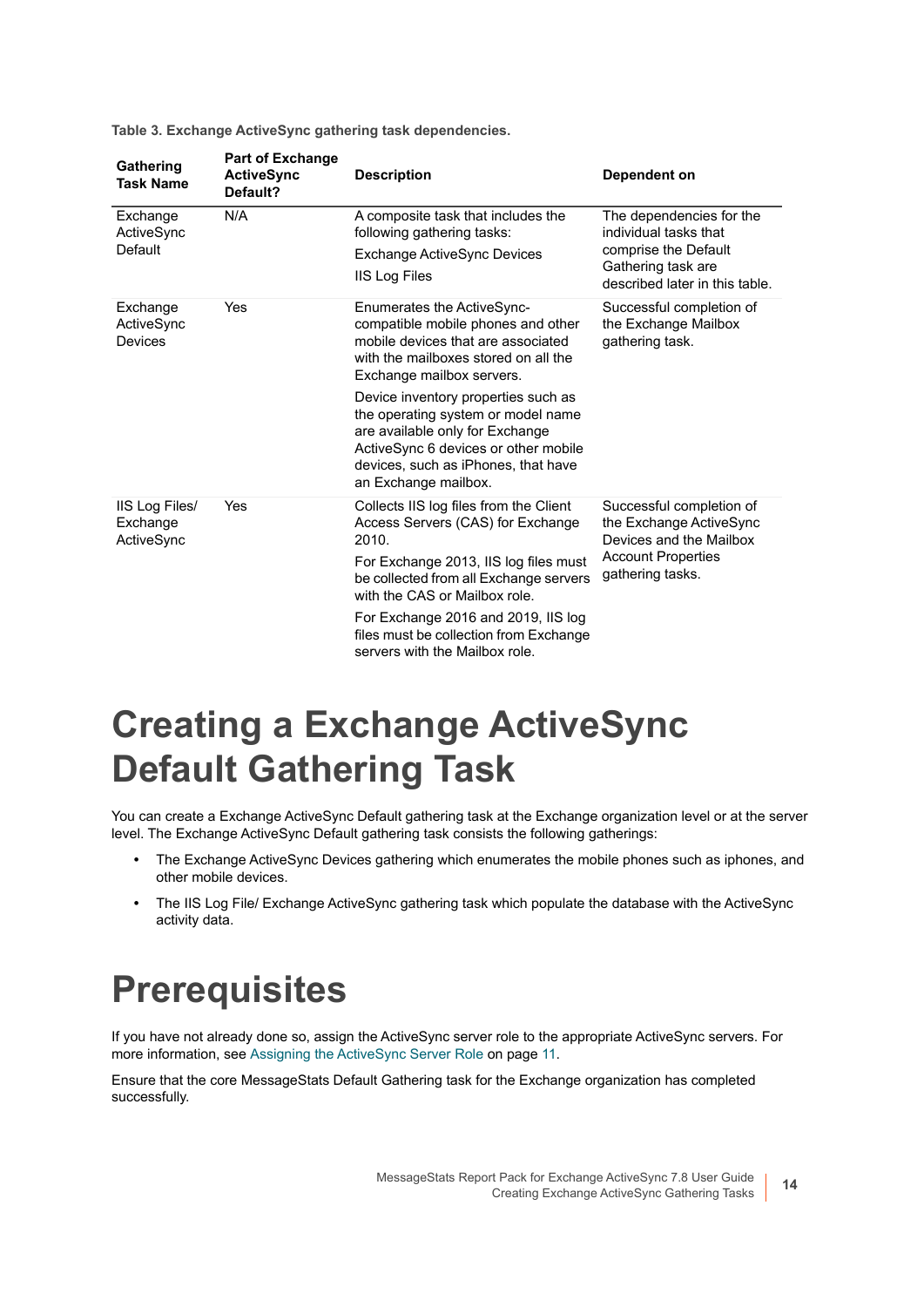# <span id="page-14-0"></span>**Recommendations for Creating Gatherings**

You can create all the Exchange ActiveSync gathering tasks at either the Exchange organization level or at the Exchange server level.

- **•** To report the mobile devices, the Exchange ActiveSync Devices gathering task must be run against all the Exchange mailbox servers.
- <span id="page-14-2"></span>**•** To report ActiveSync activity for Exchange 2010, the IIS Log Files gathering task must be run against all the Exchange Client Access Servers (CAS).
- **•** To report ActiveSync activity for Exchange 2013, the IIS Log Files gathering task must be run against all the Exchange 2013 servers that have the Client Access Server (CAS) role and the Mailbox role. The ActiveSync data is collected from IIS logs of web sites that host the ActiveSync virtual directory which can be on both the CAS and Mailbox servers.
- **•** To report ActiveSync activity for Exchange 2016 and 2019, the IIS Log Files gathering task must be run on all Exchange 2016 or 2019 servers that have the Mailbox role installed.

For this reason, it is recommended that you run any of the Exchange ActiveSync gathering tasks at the Exchange organization level.

To accumulate historical data, schedule a daily recurring Exchange ActiveSync Default Gathering task. You can schedule the gathering task to run any time you want; however, it is recommended that you run the task at off-peak times.

For the initial gathering task, it is recommended you schedule the task to run on a weekend if you have a large number of mobile devices and users.

#### *To create a Exchange ActiveSync Default Gathering task*

- 1 Expand the **Exchange Organizations** node and select the Exchange organization you want.
- 2 Right-click and select **Create Task**.
- 3 Enter a unique name to identify the task, select **Exchange ActiveSync Default Gathering** as the task template and click **Next**.
- 4 Select **Most Recent** as the date range to indicate the last number of days from which to gather the IIS log files and click **Next**.

In some situations, you can choose the Custom option if you want to select a specific date range to indicate the time frame from which to gather log files.

- 5 Review or change the default task execution server and click **Next**.
- 6 Clear the **Use Default Configuration** check box, specify a schedule for the gathering task and click **Next**.

MessageStats provides two types of schedules: schedules that run once (at specific times such as December 31 or Now), and schedules that repeat for a defined period (such as daily, weekly, or monthly). Typically, you would create a recurring schedule for a Exchange ActiveSync Default Gathering task.

- 7 Verify the logging level for the task logs and click **Next**.
- 8 Accept the default account that is displayed for Task Credentials, or clear the Use Default Configuration check box to enter a different account, and click **Next**.
- <span id="page-14-1"></span>9 Click **Finish** to save the gathering task.

#### *To change the properties of an existing task*

- 1 Browse the tasks in the Tasks Summary View.
- 2 Right-click the task you want to configure and select **Properties**.
- 3 Step through the wizard to change the settings.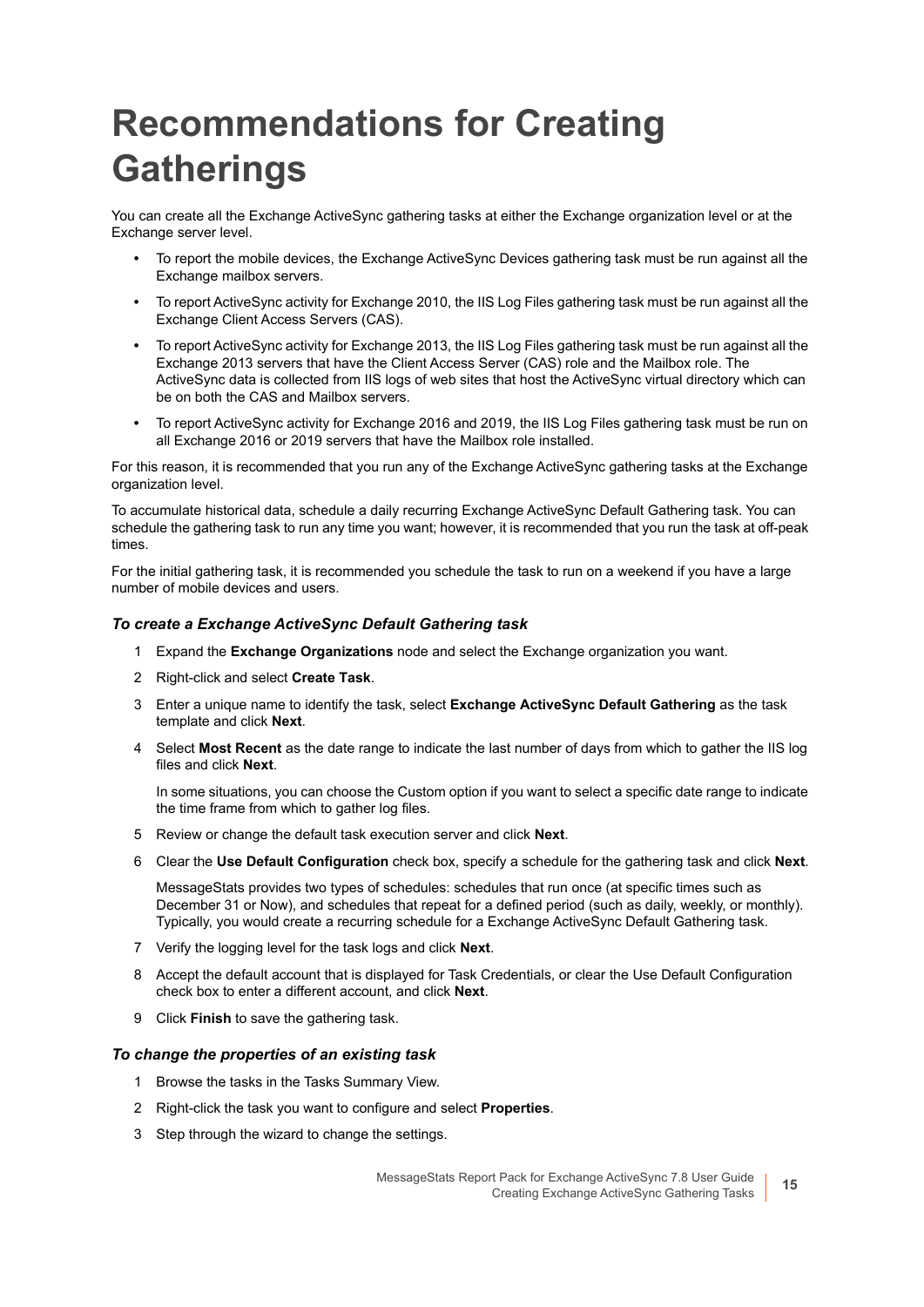## <span id="page-15-0"></span>**What Information is Gathered?**

The IIS Log Files gathering task collects ActiveSync server activity information such as the server and user email traffic for mobile devices associated with user mailboxes. For Exchange 2013 and later, the IIS Log Files gathering task does not collect information for the health (monitoring) mailboxes.

The Exchange ActiveSync Devices gathering task collects device property details, such as the operating system or model name, for users that have an Exchange mailbox. Not all device properties are available for all device types. If a device property is not shown, it is because the device manufacturer has not made that property available.

## <span id="page-15-1"></span>**If the Exchange IIS Log Files Are Not Scheduled Daily**

Most Exchange servers are set to use the default W3C Extended Log File Format daily schedule for IIS log files. However, if you set the IIS log schedule to be weekly, monthly, or unlimited file size, you may notice that the IIS Log Files gathering task collects more data than the date range you specified.

For example, if you select a gathering date range to be a subset of the date range you set for your IIS log file schedule, the report pack gathers ActiveSync statistics from the entire IIS log file, writes the data to the database, and reports on it.

## <span id="page-15-2"></span>**If the MessageStats Report Pack for OWA is also Installed**

The MessageStats Report Pack for Outlook Web Access (OWA) also uses the information that is gathered by the IIS Log Files gathering task. If you have scheduled the Exchange ActiveSync Default Gathering task to run regularly, you do not need to schedule the IIS Log Files gathering task to run separately for the OWA report pack.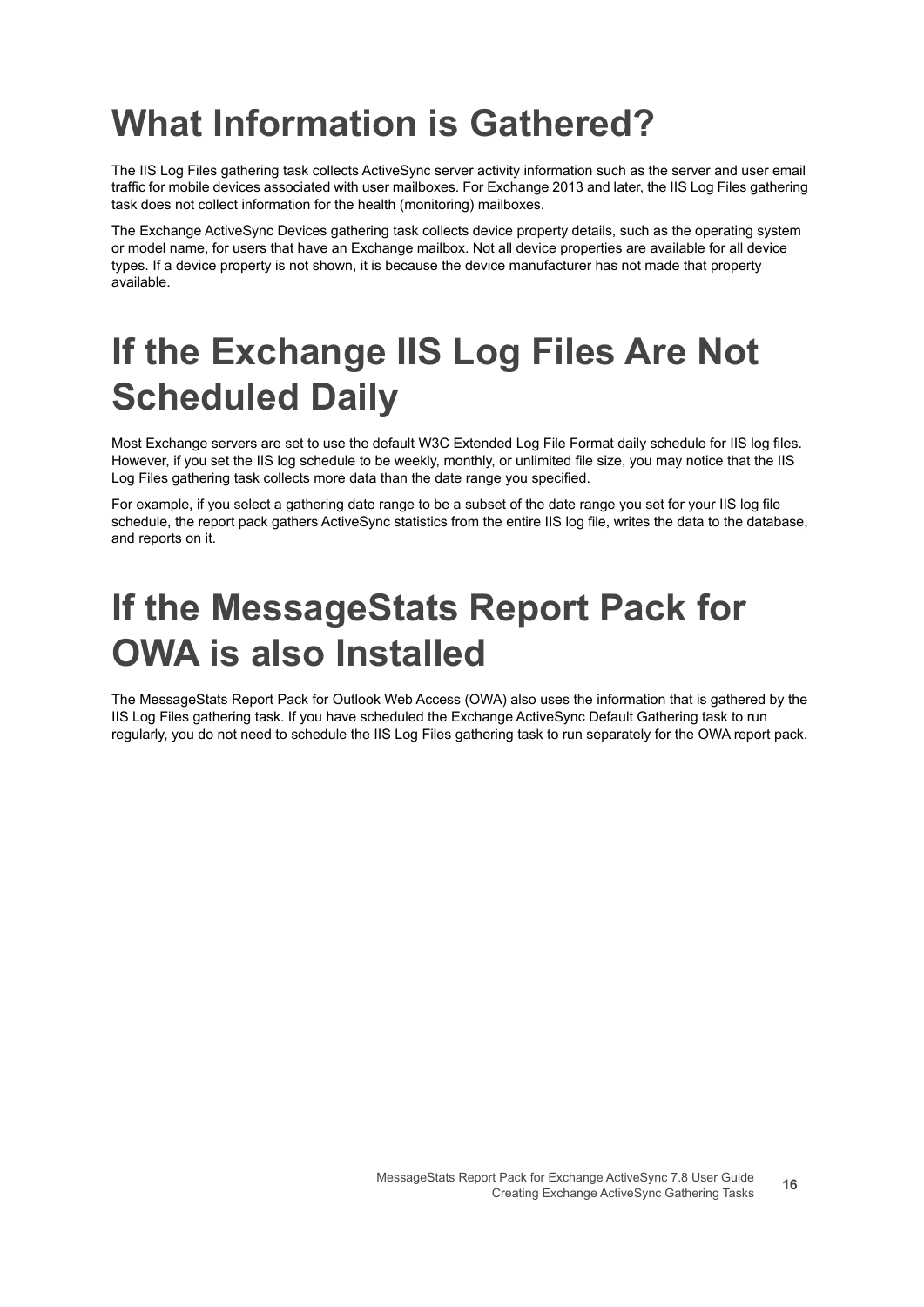# **Managing Your Database**

- <span id="page-16-0"></span>**•** [Managing your Database](#page-16-1)
- **•** [Configuring an Aging Task](#page-16-2)
- **•** [Maintaining your Database](#page-17-1)
- **•** [Deleting Data](#page-18-1)

### <span id="page-16-1"></span>**Managing your Database**

During the installation of the MessageStats Report Pack for Exchange ActiveSync, additional tables are added to the MessageStats database in order to store Exchange ActiveSync-specific data. MessageStats allows you to manage the storage of ActiveSync server and Exchange ActiveSync users and devices data to prevent excessively rapid growth of the MessageStats database.

<span id="page-16-6"></span>In MessageStats, database management functionality is extended to include database management functions specific to Exchange ActiveSync data. Using Database Management, you can delete obsolete information and fine-tune your database.

The Database Management tool provides the following functionality:

- <span id="page-16-5"></span>**•** Database Aging. Use this to delete historical data.
- **•** Database Maintenance. Use this to defragment your database and reindex database tables.
- **•** Delete Data. Use this to delete object and report data.

Before you modify your database, ensure that no MessageStats consoles or task processors are currently writing information to the database. If you use Database Management while a MessageStats console is writing to the database, you risk corrupting your database.

#### *To access the Database Management tool*

<span id="page-16-3"></span>**•** Select **Database Management** from the treeview in the MessageStats console.

# <span id="page-16-2"></span>**Configuring an Aging Task**

<span id="page-16-4"></span>You can use the Data Aging function to delete the historical data from the Exchange ActiveSync tables in the MessageStats database. Use the Exchange ActiveSync Configuration option under the Data Aging node to define the aging task.

#### *To define a data aging task*

- 1 Select **Database Management | Data Aging | Exchange ActiveSync Configuration** nodes in the treeview.
- 2 Select **Delete aged data**.
- 3 Select the **Age Statistics (days)** check box.
- 4 Enter the number of days you want to retain statistical data in your database.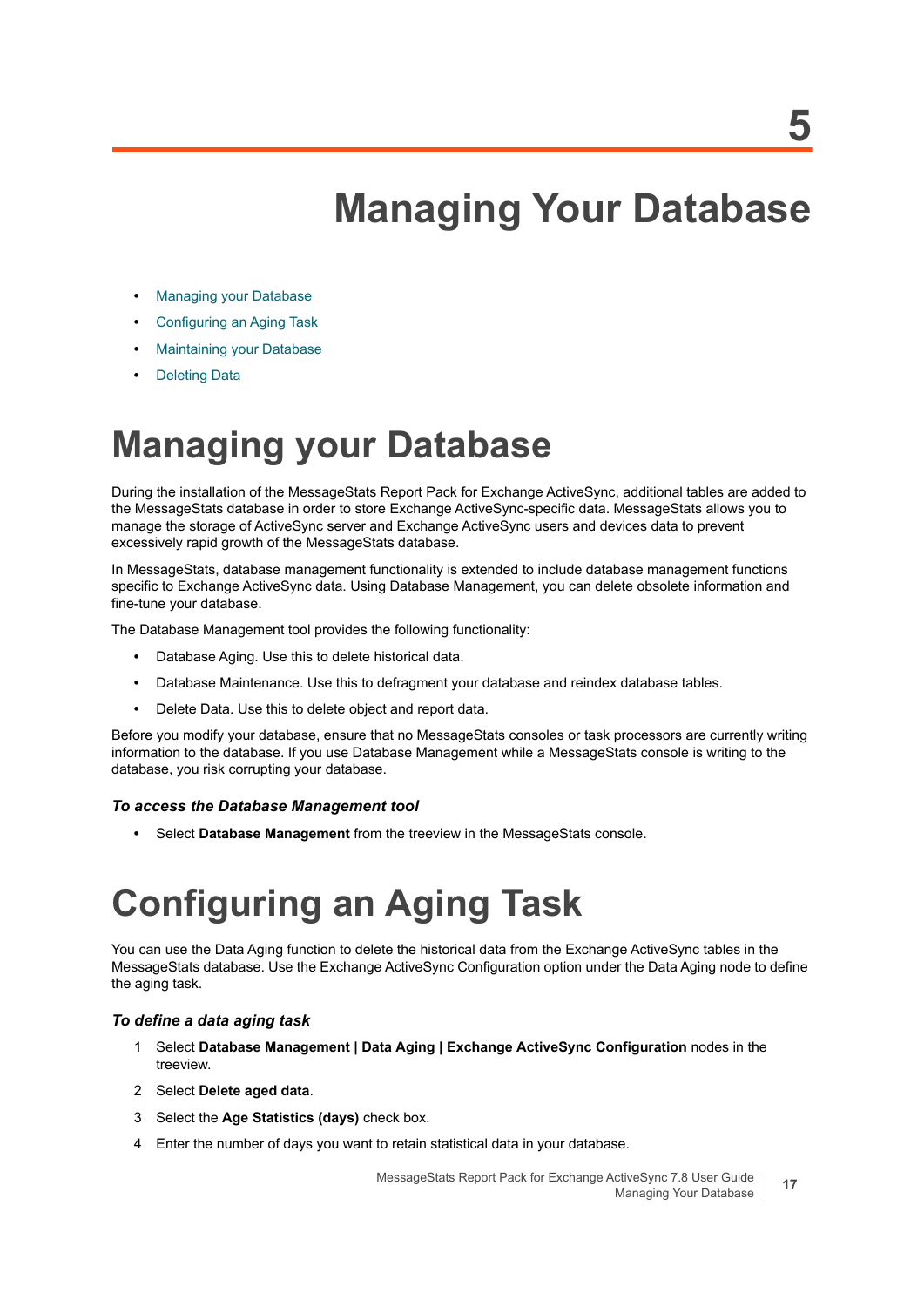- 5 Click **Configure Job**.
- 6 Select the **Schedule** tab.
- 7 Select **Daily, Weekly,** or **Monthly** to indicate how often you want to delete the data older than your retention definitions.

Depending on the schedule type that you select, the bottom box changes to an appropriate interval selector.

- 8 Enter the Start Date and Start Time information.
- 9 Click to select the **Limit Job Execution Time** box if you want to limit the time duration for an aging job, and enter an end time.
- 10 Enter an appropriate recurrence interval:
	- **▪** Enter the number of days between jobs for Daily schedules
	- **▪** Enter the day of the week for Weekly schedules.
	- **▪** Enter the day of the month for Monthly schedules.
- <span id="page-17-4"></span>11 Click **Deploy**.

### <span id="page-17-0"></span>**Data Aging Job History**

After you create a job, the interface changes to a three-tab format:

- **•** The Schedule tab contains the same content as the Create Job tab contained before a job was created.
- **•** The Properties tab describes the properties associated with the aging job, and is updated as new information becomes available.
- <span id="page-17-3"></span>**•** The History tab contains a log of past aging jobs.

### **Logging the Aging Process**

Because the aging process is performed by a service, progress is recorded in the log journal for all database management activities.

For more information about Database Aging, refer to the *MessageStats Administrator Guide*.

## <span id="page-17-1"></span>**Maintaining your Database**

<span id="page-17-6"></span>The Database Maintenance node of the navigation tree contains the functionality for defragmenting a database and reindexing the individual database tables.

<span id="page-17-5"></span>These functions can reduce the time it takes MessageStats to read data from and write data to the database during gatherings and when running reports.

For more information about database maintenance and defragmenting the database, see the *MessageStats Administrator Guide*.

### <span id="page-17-2"></span>**Defragmenting the Database**

MessageStats provides functionality to defragment your database and reindex database tables. You can increase performance by decreasing the amount of time it takes the ActiveSync gatherers to write information to the database.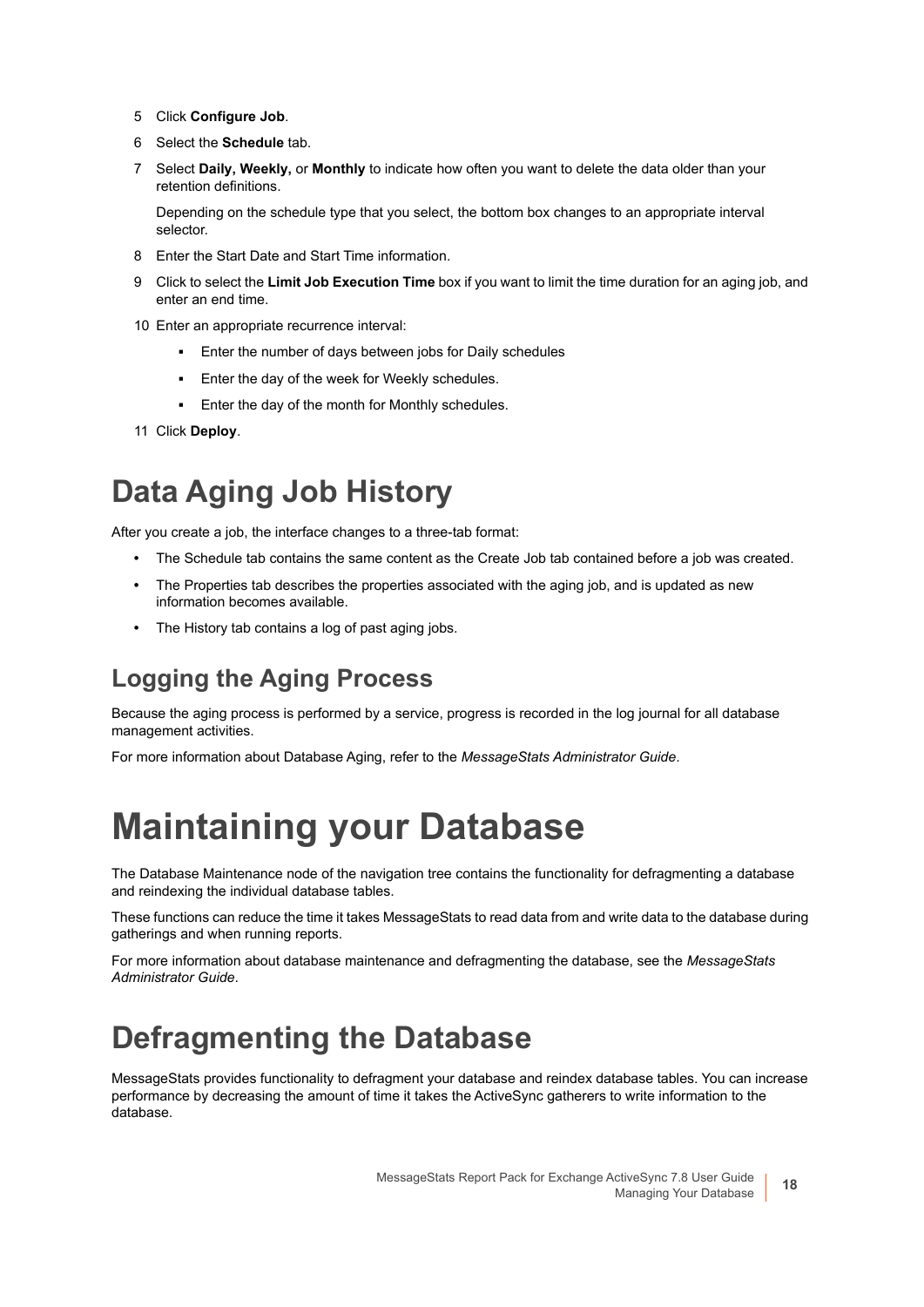The defragment operation only applies to the MessageStats Report Pack for Exchange ActiveSync tables. The database and data tables are not affected

### <span id="page-18-0"></span>**Reindexing the Database Tables**

MessageStats provides functionality to defragment your database and reindex database tables. You can increase performance by decreasing the amount of time it takes the ActiveSync gatherers to write information to the database.

The reindex operation only applies to the MessageStats Report Pack for Exchange ActiveSync tables. The database and data tables are not affected

## <span id="page-18-3"></span><span id="page-18-1"></span>**Deleting Data**

This branch of the navigation tree provides the functions that delete Exchange object data and report data from your MessageStats database.

Use this functionality to do the following:

- **•** Clear the MessageStats database
- **•** Delete MessageStats Exchange object data
- **•** Delete MessageStats Exchange report data
- <span id="page-18-4"></span>**•** Delete Exchange ActiveSync report pack data

### <span id="page-18-2"></span>**Deleting Exchange ActiveSync Report Data**

Exchange ActiveSync Report Data allows you to delete data from the Exchange ActiveSync report. The objects themselves are not deleted.

When deleting Exchange ActiveSync Report Data, the MessageStats core data tables are not effected.

#### *To delete Exchange ActiveSync object data and report data from the database*

- 1 Select **Database Management | Delete Data** node in the treeview.
- 2 Select the **Exchange ActiveSync Report Data** node.
- 3 Select the domains, servers, user groups, or mailbox stores to indicate the information that you want to delete.
- 4 Click **Get Range** to view the date range for the actual data.
- 5 Click **Delete Object**.
- 6 Verify that you want to delete the object information.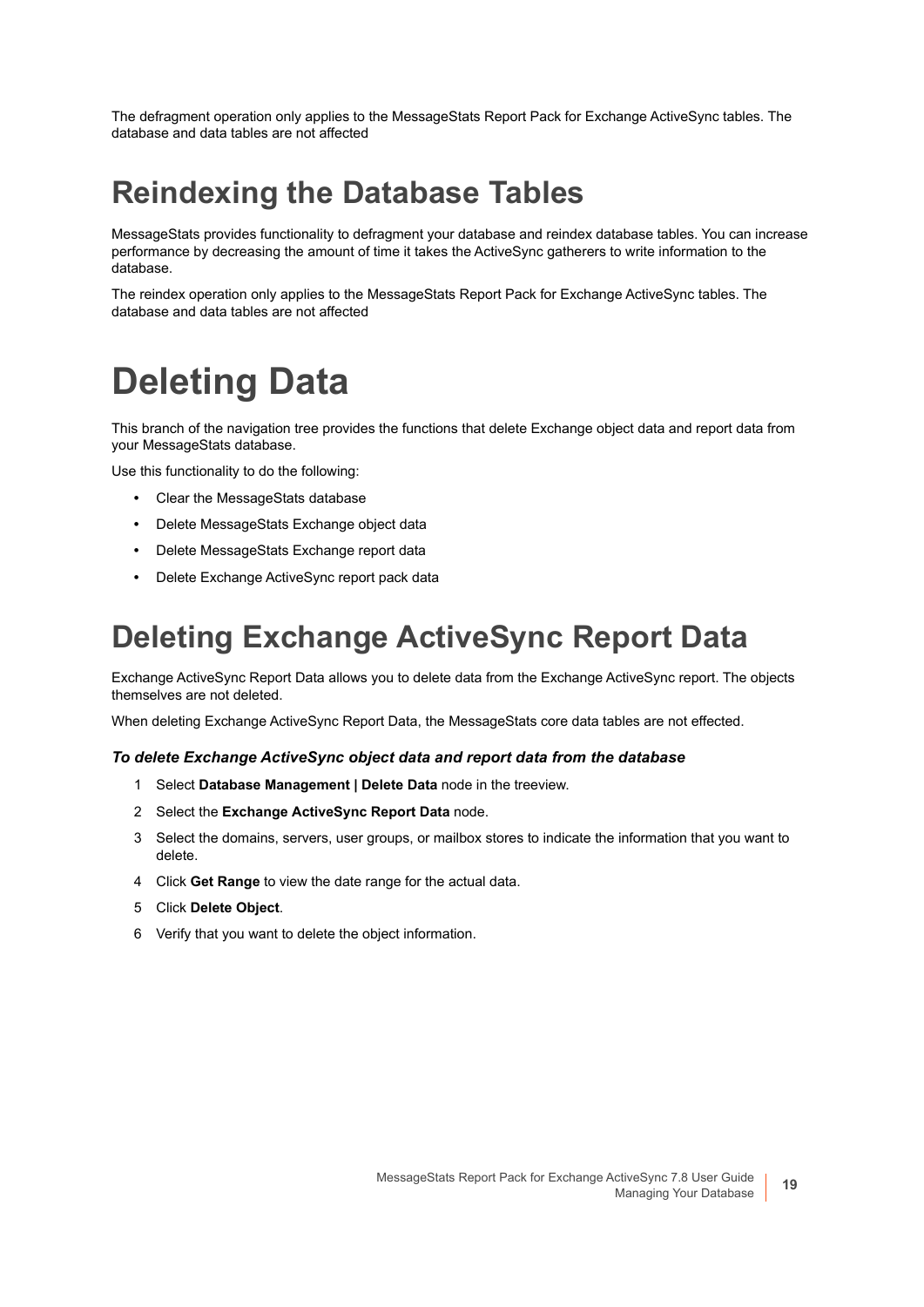# **Using Exchange ActiveSync Reports**

- <span id="page-19-0"></span>**•** [About Exchange ActiveSync Reports](#page-19-1)
- **•** [Viewing the Exchange ActiveSync Reports](#page-20-0)
- **•** [Types of Exchange ActiveSync Reports](#page-20-1)
- **•** [Server Reports](#page-20-2)
- **•** [User Reports](#page-21-0)
- **•** [Device Reports](#page-23-0)

# <span id="page-19-1"></span>**About Exchange ActiveSync Reports**

The MessageStats Exchange ActiveSync reports are a collection of ActiveSync-specific reports that are accessible from the MessageStats web-based reports console.

The reports provide you with a tool to report on the usage and trends of ActiveSync servers and mobile users and devices. The report pack helps you make informed decisions about the various methods of collaboration taking place in the environment.

The following features are included in MessageStats reports:

- **•** The Web Report Wizard that allows you to configure and generate reports, and provides report parts that you can add to and arrange on reports.
- **•** The Graph Wizard allows you to create custom graphs from the data sources that you select.
- **•** Predefined role-based security settings allow you to control who can view reports and create custom reports.
- **•** A subscription service allows you to deliver reports through email, web sites, file shares, or ftp (file transfer protocol) site.
- **•** Tooltips that display when you hover over column headings or over items in graphs can reveal detailed information.

Using the console, you can perform the following tasks:

- **•** Group, insert, append, remove, and sort fields on reports. Quick Filters allow you to change report parameters quickly and easily to focus your report.
- **•** Display report data in bar graphs, line graphs, and pie charts.
- **•** Export or email entire reports in Microsoft Excel, text (as either comma-separated values or tab-separated values), XML, as a Word file, in HTML, or MHTML.
- **•** Select portions of reports, such as columns or rows, and export the selections or send by email. You can also select a graph or chart to export it or send it by email.

For more information about how to use these features, refer to the *MessageStats Reports User Guide*.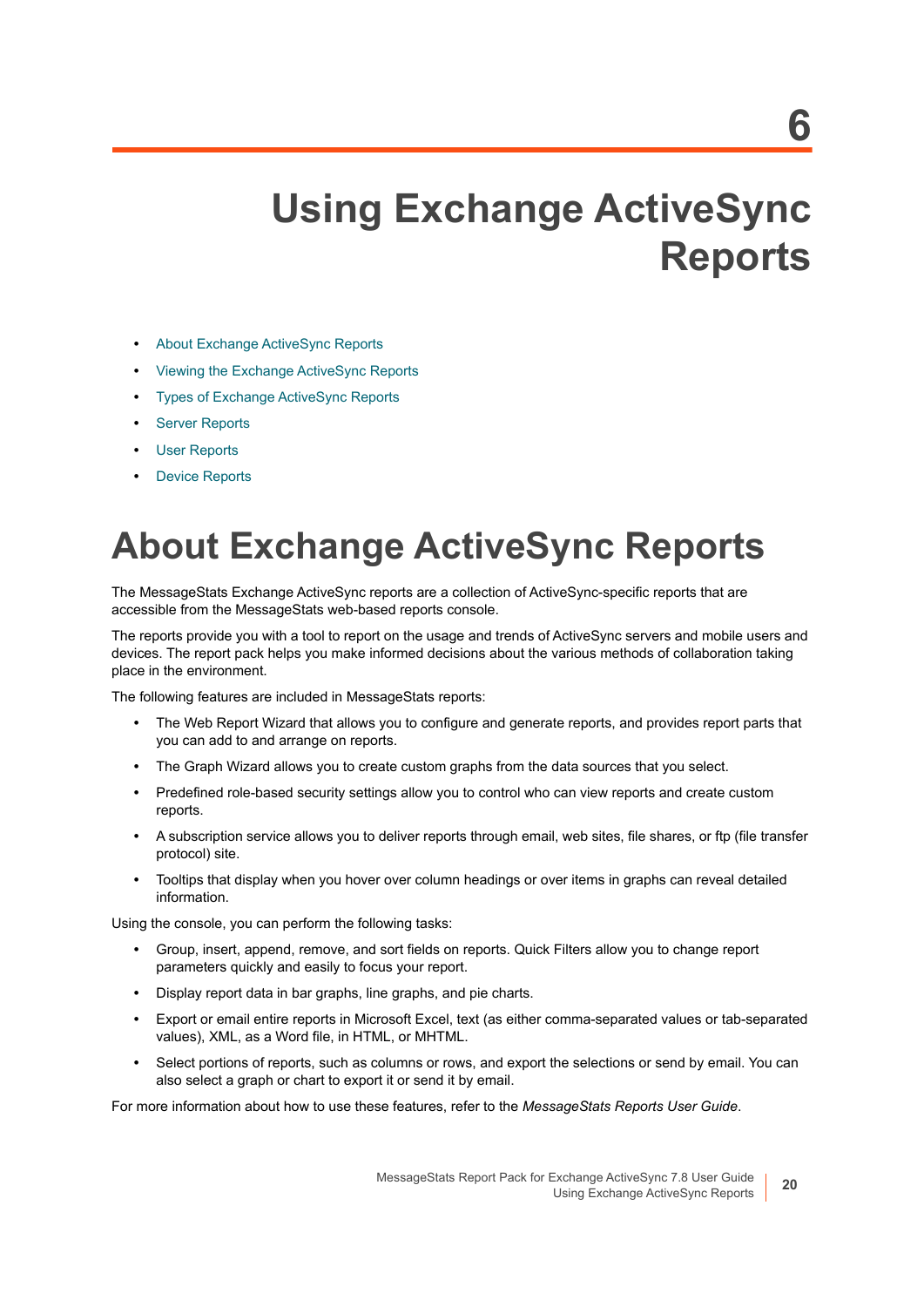# <span id="page-20-3"></span><span id="page-20-0"></span>**Viewing the Exchange ActiveSync Reports**

<span id="page-20-6"></span>On gathering completion, you can view reports based on the gathered information using the web-based MessageStats Reports component.

#### *To access the reports from the MessageStats reports console*

1 Click **Start | Programs | Quest | MessageStats | MessageStats Reports.**

 $-$  OR  $-$ 

Enter

http://<MessageStatsReportsservername>/MessageStatsReports in your web browser.

- OR -

<span id="page-20-5"></span>From the treeview in the MessageStats console, select **MessageStats Reports**.

- 2 Select **Report Packs** | **Exchange ActiveSync** from the report list in the navigation pane.
- 3 Select the report that you want to view.
- 4 Adjust the report filters and click **Apply Filter** to view the report.

## <span id="page-20-1"></span>**Types of Exchange ActiveSync Reports**

The Exchange ActiveSync reports are grouped into folders containing the following types of reports:

- <span id="page-20-7"></span>**•** [Server Reports](#page-20-2)
- **•** [User Reports](#page-21-0)
- **•** [Device Reports](#page-23-0)

For Exchange 2013 and later, the health (monitoring) mailboxes are not included in the Exchange ActiveSync report data.

### <span id="page-20-2"></span>**Server Reports**

<span id="page-20-4"></span>The report pack lists your Exchange ActiveSync servers and provides details about activity on the servers. The following table describes the reports found in Servers folder: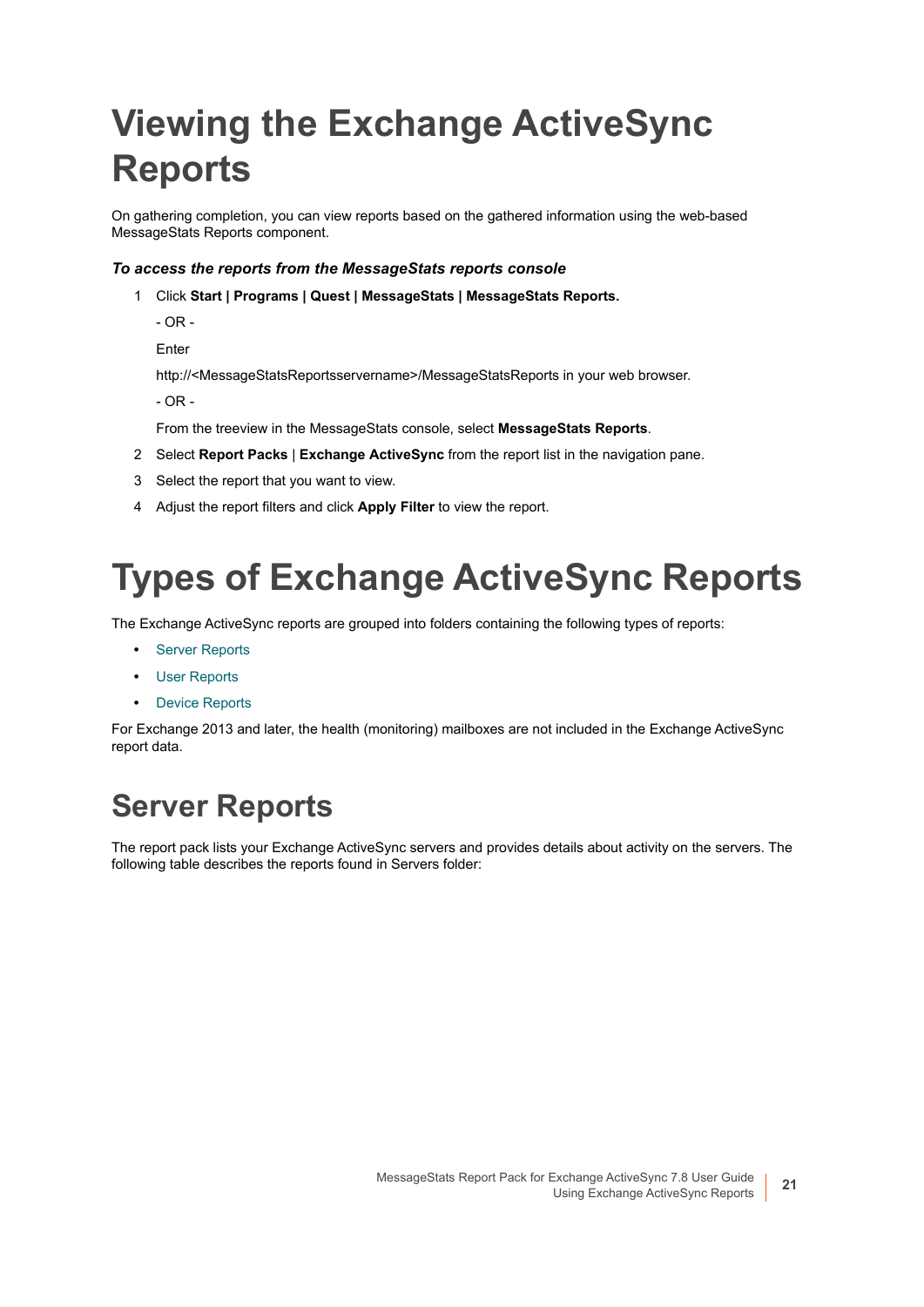**Table 4. Exchange ActiveSync Server reports.**

<span id="page-21-3"></span><span id="page-21-1"></span>

| <b>Reports</b>                                         | <b>Description</b>                                                                                                                                                                                                                                                                                                                                                                                                                                                                                                                                                                               | <b>Filters</b>                                                                                                                                                                                                                              |
|--------------------------------------------------------|--------------------------------------------------------------------------------------------------------------------------------------------------------------------------------------------------------------------------------------------------------------------------------------------------------------------------------------------------------------------------------------------------------------------------------------------------------------------------------------------------------------------------------------------------------------------------------------------------|---------------------------------------------------------------------------------------------------------------------------------------------------------------------------------------------------------------------------------------------|
| Exchange ActiveSync<br><b>Server Activity</b>          | Provides an overview of the email traffic handled<br>by each Exchange ActiveSync server. Emails are<br>sent from and received by the ActiveSync server.<br><b>NOTE:</b> Only the Exchange servers that are<br>assigned in the ActiveSync role in MessageStats<br>will appear in this report. Use the MessageStats<br>console to configure the roles for your servers.<br>For more information, see Assigning the<br>ActiveSync Server Role on page 11.                                                                                                                                           | Date<br>$\bullet$<br><b>Detail Level</b><br>$\bullet$<br><b>Display Options</b><br>$\bullet$<br><b>Trend and Forecast</b><br>$\bullet$<br><b>Options</b><br>Date/Time Display<br>٠<br>Organization<br><b>ActiveSync Server</b><br>$\bullet$ |
| Exchange ActiveSync<br>Server Synchronization<br>Times | Indicates the average amount of time taken to<br>perform a synchronization operation.<br>All ActiveSync protocol commands are included in<br>the calculation except for the PING command.<br>Averages are listed for each combination of<br>Exchange ActiveSync servers and Exchange<br>Mailbox servers.<br>NOTE: Only the Exchange servers that are<br>assigned in the ActiveSync role in MessageStats<br>will appear in this report. Use the MessageStats<br>console to configure the roles for your servers.<br>For more information, see Assigning the<br>ActiveSync Server Role on page 11. | <b>Date</b><br>$\bullet$<br><b>Detail Level</b><br>$\bullet$<br>Organization<br>$\bullet$<br><b>ActiveSync Server</b><br>$\bullet$<br><b>Mailbox Server/DAG</b><br>$\bullet$<br>Date/Time Display                                           |
| Exchange ActiveSync<br>Server Uptime                   | Indicates how long the ActiveSync servers have<br>been up and running.<br>The Server Uptime Performance Counter<br>gathering task gathers data for this report.<br><b>NOTE:</b> Only the Exchange servers that are<br>assigned in the ActiveSync role in MessageStats<br>will appear in this report. Use the MessageStats<br>console to configure the roles for your servers.<br>For more information, see Assigning the<br>ActiveSync Server Role on page 11.                                                                                                                                   | Date<br>$\bullet$<br>Date/Time Display<br>$\bullet$<br>Organization<br><b>ActiveSync Server</b>                                                                                                                                             |
| Exchange ActiveSync<br>Server Inventory                | Lists the Exchange ActiveSync servers and their<br>basic properties.<br>NOTE: Only the Exchange servers that are<br>assigned in the ActiveSync role in MessageStats<br>will appear in this report. Use the MessageStats<br>console to configure the roles for your servers.<br>For more information, see Assigning the<br>ActiveSync Server Role on page 11.                                                                                                                                                                                                                                     | Organization<br><b>ActiveSync Server</b>                                                                                                                                                                                                    |

### <span id="page-21-4"></span><span id="page-21-2"></span><span id="page-21-0"></span>**User Reports**

The reports in the Users folder provide information about your users and how much they use Exchange ActiveSync mobile devices: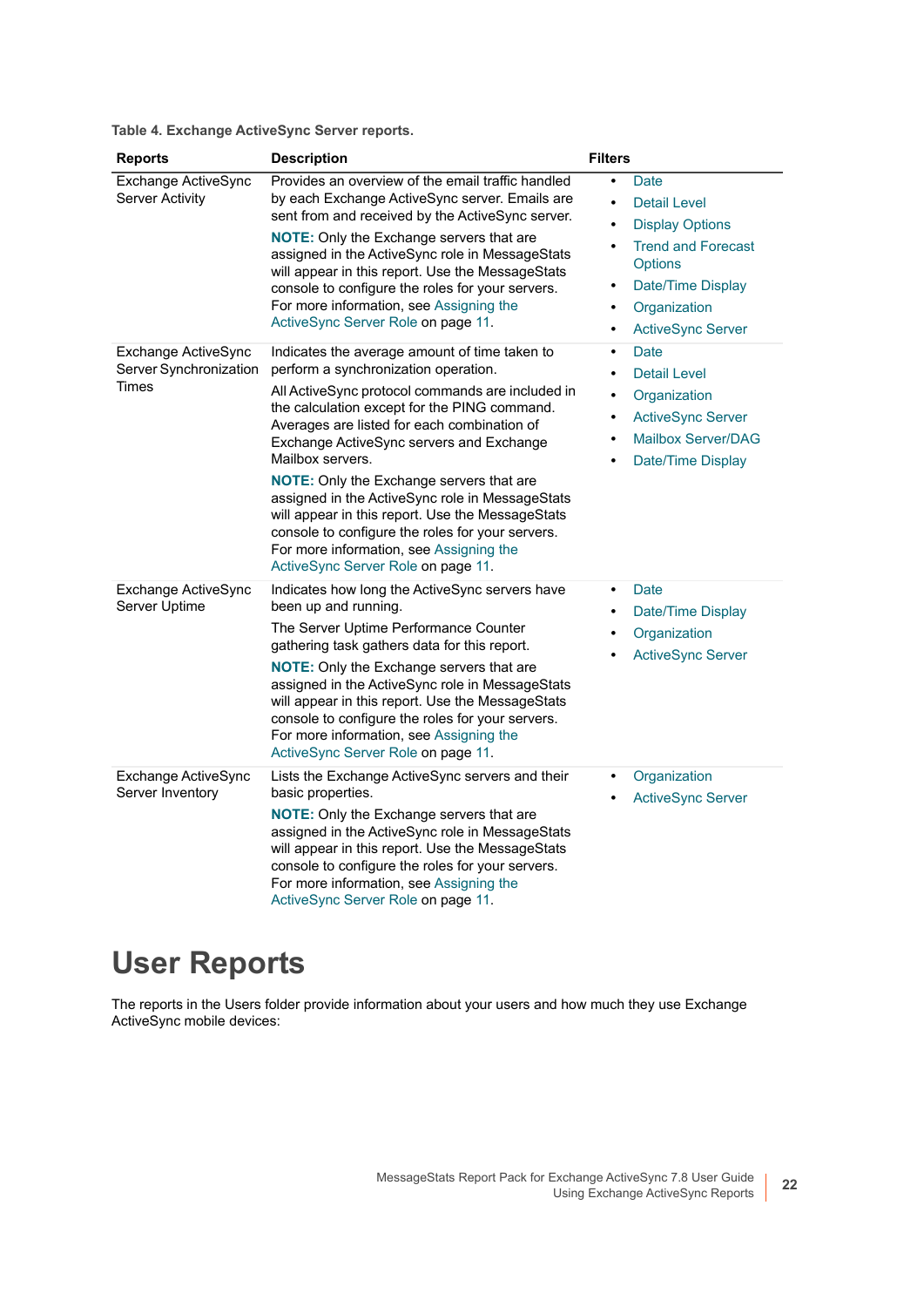**Table 5. Exchange ActiveSync User reports.**

<span id="page-22-4"></span><span id="page-22-3"></span><span id="page-22-2"></span><span id="page-22-1"></span><span id="page-22-0"></span>

| <b>Reports</b>                                                       | <b>Description</b>                                                                                                                                                                                                                                                                                                                                                                                                                                                                                                                                                                                                                                                                                                                      | <b>Filters</b>                                                                                                                                                                                                                                                                                |
|----------------------------------------------------------------------|-----------------------------------------------------------------------------------------------------------------------------------------------------------------------------------------------------------------------------------------------------------------------------------------------------------------------------------------------------------------------------------------------------------------------------------------------------------------------------------------------------------------------------------------------------------------------------------------------------------------------------------------------------------------------------------------------------------------------------------------|-----------------------------------------------------------------------------------------------------------------------------------------------------------------------------------------------------------------------------------------------------------------------------------------------|
| Exchange ActiveSync<br><b>Users Email Summary</b>                    | Provides statistics for emails sent and received<br>per user per day. This report includes data from<br>the Exchange Tracking Logs task, which is used to<br>compare the email activity on the mobile device<br>with the total email activity on all clients. Emails<br>are sent from and received by the user's mobile<br>phone or other mobile device.<br><b>NOTE:</b> The Select Top filter in this report applies<br>only to the charts. This allows you to control the<br>number of users that are represented in the chart<br>data. The maximum number of users in these<br>charts is 50.<br>Prerequisite: The Exchange Tracking Log<br>gathering task must complete successfully to<br>populate some information in this report. | Date<br>$\bullet$<br><b>Select Top</b><br>$\bullet$<br><b>Detail Level</b><br>$\bullet$<br><b>Display Options</b><br>$\bullet$<br><b>Trend and Forecast</b><br>$\bullet$<br><b>Options</b><br><b>User</b><br>$\bullet$<br>Organization<br>$\bullet$<br><b>Mailbox Server/DAG</b><br>$\bullet$ |
| Exchange ActiveSync<br><b>User Email Attachments</b>                 | Provides statistics about the number of email<br>attachments downloaded to mobile devices per<br>user per day.<br><b>NOTE:</b> The Select Top filter in this report applies<br>only to the charts. This allows you to control the<br>number of users that are represented in the chart<br>data. The maximum number of users in these<br>charts is 50.                                                                                                                                                                                                                                                                                                                                                                                   | Date<br>$\bullet$<br><b>Select Top</b><br>$\bullet$<br><b>Detail Level</b><br>$\bullet$<br><b>Display Options</b><br>$\bullet$<br><b>Trend and Forecast</b><br>$\bullet$<br><b>Options</b><br><b>User</b><br>$\bullet$<br>Organization<br>$\bullet$<br><b>Mailbox Server/DAG</b><br>$\bullet$ |
| Exchange ActiveSync<br>Departmental Email<br>Summary                 | Provides statistics about the messages that were<br>sent and received by mobile devices belonging to<br>users in a specific department. You can determine<br>which departments have the most ActiveSync<br>email activity.<br>Prerequisite: The MessageStats Exchange<br>Mailboxes gathering must have completed<br>successfully.                                                                                                                                                                                                                                                                                                                                                                                                       | Date<br>$\bullet$<br><b>Select Top</b><br>$\bullet$<br><b>Detail Level</b><br>$\bullet$<br><b>Display Options</b><br>$\bullet$<br><b>Trend and Forecast</b><br>$\bullet$<br><b>Options</b><br>Department<br>$\bullet$<br>Organization<br>$\bullet$                                            |
| <b>Top Exchange</b><br>ActiveSync Senders and<br>Receivers by Emails | Provides sorted lists of the users who send or<br>receive the most emails with their mobile devices.                                                                                                                                                                                                                                                                                                                                                                                                                                                                                                                                                                                                                                    | Date<br>$\bullet$<br><b>Select Top</b><br><b>Display Options</b><br>$\bullet$<br><b>Message Direction</b><br>$\bullet$<br><b>User</b><br>$\bullet$<br>Organization<br>$\bullet$<br><b>Mailbox Server/DAG</b><br>$\bullet$                                                                     |
| Top Exchange<br>ActiveSync Senders and<br>Receivers by Volume        | Provide sorted lists of users that send or receive<br>the most email volume with their mobile devices.                                                                                                                                                                                                                                                                                                                                                                                                                                                                                                                                                                                                                                  | Date<br>$\bullet$<br><b>Select Top</b><br>$\bullet$<br><b>Display Options</b><br>$\bullet$<br><b>Message Direction</b><br><b>User</b><br>Organization<br>$\bullet$<br><b>Mailbox Server/DAG</b>                                                                                               |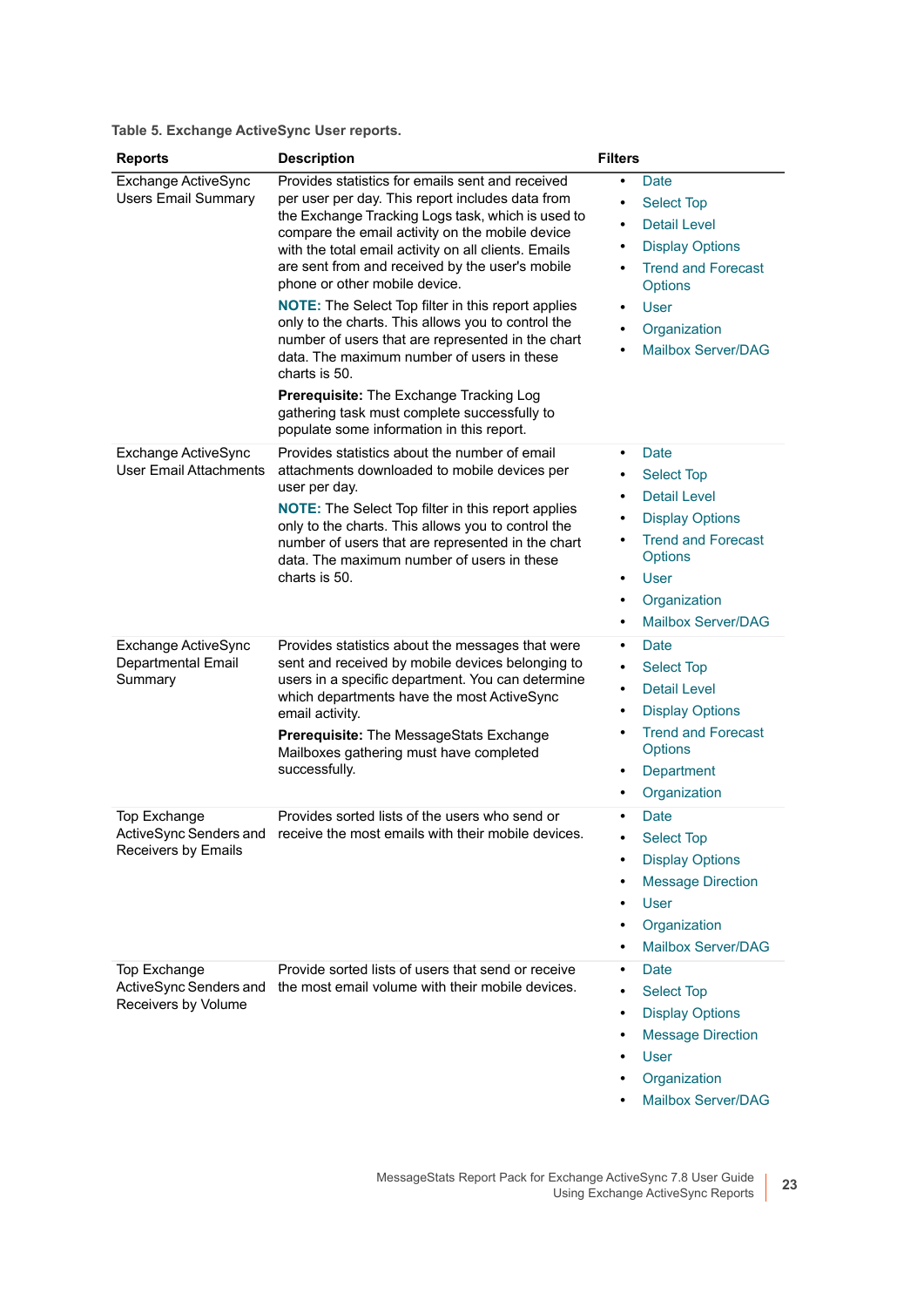### **Inserting Additional Columns**

In addition to the default columns in the User reports, you can insert additional columns containing user information such as address, city, and country. You can also insert information such as department, organizational unit, last logon date, and mailbox DN.

#### *To add additional columns to a report*

- 1 Right-click on a heading and select **Insert Field**.
- 2 Select the field that you want and click **OK**.

### <span id="page-23-0"></span>**Device Reports**

The Devices report folder contains the reports that show information about the mobile phones and other mobile devices. This report is populated by the Exchange ActiveSync Devices gathering task, which must be run against all the Exchange mailbox servers.

Device properties, such as the operating system or model name, are available only for users that have an Exchange mailbox. Not all device properties are available for all device types. If a device property is not shown in the report, the device manufacturer has not made the property available.

By default, the report pack does not gather device phone numbers. You can enable the gathering of the device phone numbers using the Exchange ActiveSync Privacy property tab. In the MessageStats console, select an Exchange organization, right-click and select Properties. For details, see [Configuring Exchange ActiveSync](#page-10-3)  [Privacy Settings on page 11](#page-10-3).

**Table 6. Exchange ActiveSync Device reports.**

<span id="page-23-4"></span><span id="page-23-3"></span><span id="page-23-2"></span><span id="page-23-1"></span>

| <b>Reports</b>                                         | <b>Description</b>                                                                                                                                                                                                                                                                                                                                                                                                                                                                                | <b>Filters</b>                                                        |
|--------------------------------------------------------|---------------------------------------------------------------------------------------------------------------------------------------------------------------------------------------------------------------------------------------------------------------------------------------------------------------------------------------------------------------------------------------------------------------------------------------------------------------------------------------------------|-----------------------------------------------------------------------|
| Exchange ActiveSync<br>Device History                  | Provides the history of mobile devices used within<br>the organization. Each mobile device is listed along<br>with information to identify its user. If a mobile<br>device has been used by multiple users, it is listed<br>multiple times—once for each of its users.<br><b>NOTE:</b> By default, the Report Pack for Exchange<br>ActiveSync does not gather device phone<br>numbers. To enable the gathering of device phone<br>numbers, use the Exchange ActiveSync Privacy<br>property tab.   | User<br>$\bullet$<br>Organization<br><b>Mailbox Server/DAG</b>        |
| Exchange ActiveSync<br>Device Inventory                | I ists the mobile devices that have been used<br>within the organization. Each mobile device is<br>listed along with information to identify its user. If a<br>mobile device has been used by multiple users, it<br>is only listed once along with its most recent user.<br><b>NOTE:</b> By default, the Report Pack for Exchange<br>ActiveSync does not gather device phone<br>numbers. To enable the gathering of device phone<br>numbers, use the Exchange ActiveSync Privacy<br>property tab. | User<br>٠<br>Organization<br><b>Mailbox Server/DAG</b><br>$\bullet$   |
| <b>Total Growth of Active</b><br><b>Mobile Devices</b> | Shows the change in the number of active mobile<br>devices used across all organizations.                                                                                                                                                                                                                                                                                                                                                                                                         | Date<br><b>Display Options</b><br>٠                                   |
| Growth of Active<br>Mobile Devices by<br>Organization  | Shows the change in the number of active mobile<br>devices used within each Exchange organization.                                                                                                                                                                                                                                                                                                                                                                                                | Date<br>٠<br><b>Display Options</b><br>$\bullet$<br>Organization<br>٠ |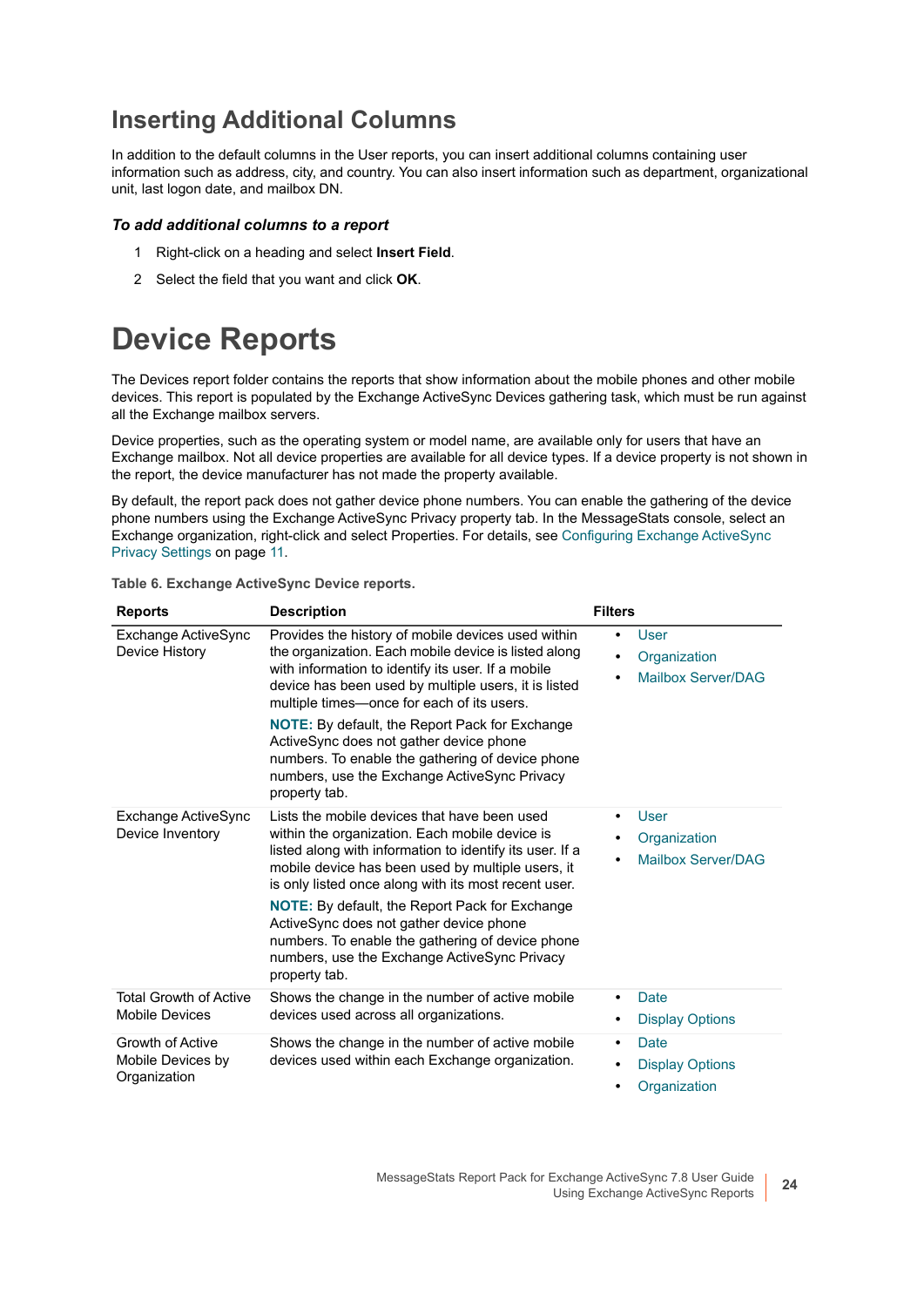**Table 6. Exchange ActiveSync Device reports.**

<span id="page-24-4"></span><span id="page-24-2"></span><span id="page-24-0"></span>

| <b>Reports</b>                                                        | <b>Description</b>                                                                                                                                                                                                                                                                                                     | <b>Filters</b>                                                                                                                                                                                  |
|-----------------------------------------------------------------------|------------------------------------------------------------------------------------------------------------------------------------------------------------------------------------------------------------------------------------------------------------------------------------------------------------------------|-------------------------------------------------------------------------------------------------------------------------------------------------------------------------------------------------|
| <b>Growth of Active</b><br>Mobile Devices by<br><b>Mailbox Server</b> | Shows the change in the number of active mobile<br>devices used on each Mailbox server.                                                                                                                                                                                                                                | Date<br>٠<br><b>Display Options</b><br>$\bullet$<br><b>Mailbox Server/DAG</b><br>٠                                                                                                              |
| Exchange ActiveSync<br>Devices Added or<br>Removed                    | Provides lists of devices that have been added or<br>removed from the user mailboxes.<br><b>NOTE:</b> By default, the Report Pack for Exchange<br>ActiveSync does not gather device phone<br>numbers. To enable the gathering of device phone<br>numbers, use the Exchange ActiveSync Privacy<br>property tab.         | Date<br>$\bullet$<br><b>Added or Removed</b><br>$\bullet$<br>User<br>$\bullet$<br>Organization<br>٠<br>Mailbox Server/DAG                                                                       |
| Active Exchange<br><b>ActiveSync Devices</b>                          | Provides a list of devices that were synchronized<br>within the specified number of days.<br><b>NOTE:</b> By default, the Report Pack for Exchange<br>ActiveSync does not gather device phone<br>numbers. To enable the gathering of device phone<br>numbers, use the Exchange ActiveSync Privacy<br>property tab.     | Active within this<br>$\bullet$<br>number of days<br>(Required)<br>User<br>$\bullet$<br>Organization<br>٠<br><b>Mailbox Server/DAG</b><br>$\bullet$<br><b>Device Access Status</b><br>$\bullet$ |
| Inactive Exchange<br><b>ActiveSync Devices</b>                        | Provides a list of devices that were not<br>synchronized within the specified number of days.<br><b>NOTE:</b> By default, the Report Pack for Exchange<br>ActiveSync does not gather device phone<br>numbers. To enable the gathering of device phone<br>numbers, use the Exchange ActiveSync Privacy<br>property tab. | Inactive for this<br>$\bullet$<br>number of days<br>(Required)<br>User<br>٠<br>Organization<br>$\bullet$<br>Mailbox Server/DAG<br>$\bullet$<br><b>Device Access Status</b><br>$\bullet$         |

### <span id="page-24-3"></span><span id="page-24-1"></span>**Inserting Additional Columns**

In addition to the default columns in the Device reports, you can insert additional columns containing user information such as address, city, and country. You can also insert information such as department, organizational unit, last logon date, and mailbox DN.

#### *To add additional columns to a report*

- 1 Right-click on a heading and select **Insert Field**.
- 2 Select the field that you want and click **OK**.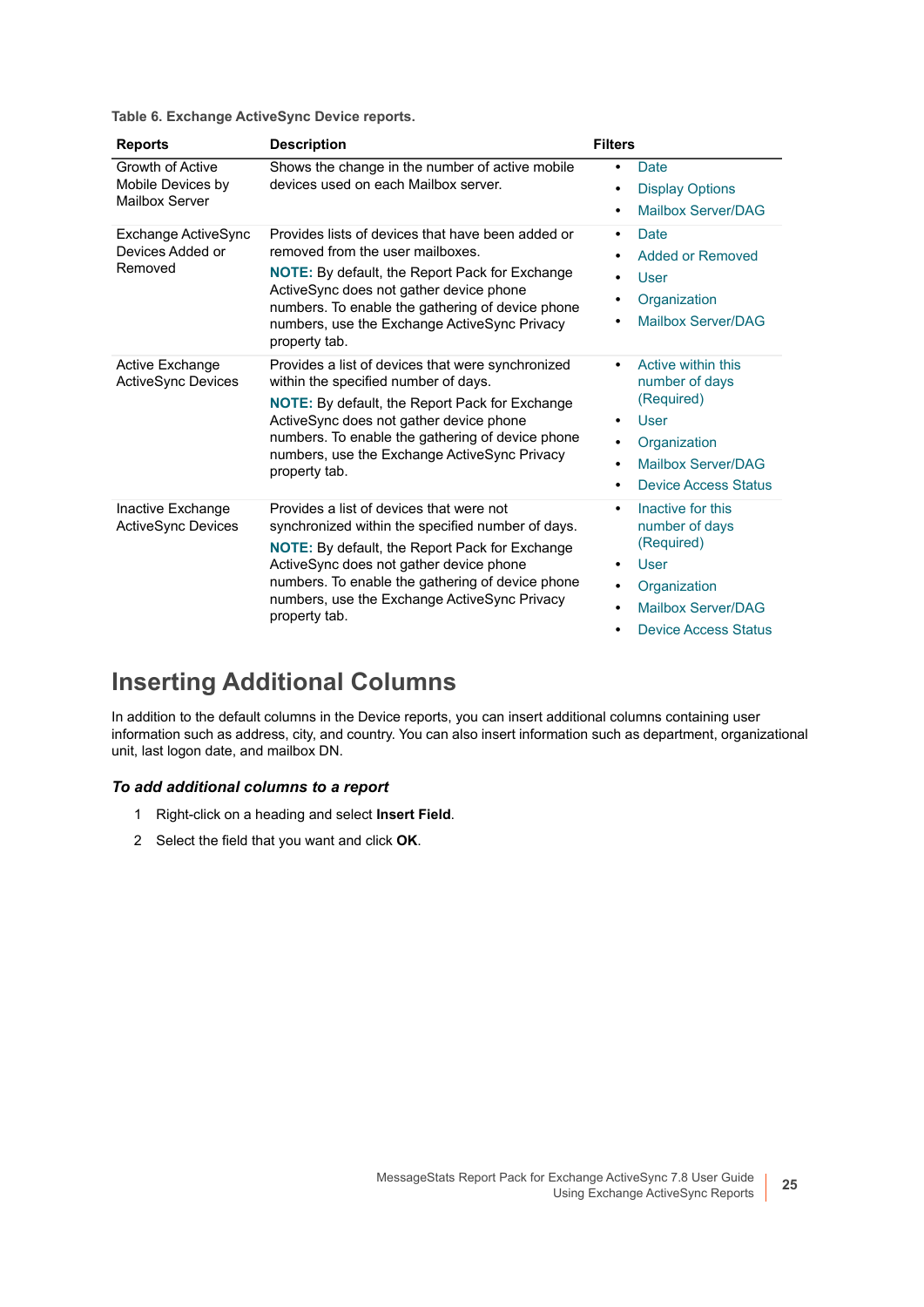# **Report Filter Definitions**

#### <span id="page-25-0"></span>**A**

#### <span id="page-25-10"></span>**Active within this number of days (Required)**

Restricts the report content to the specified number of days in which the devices have been active.

#### <span id="page-25-3"></span>**ActiveSync Server**

Restricts the report content to the specified ActiveSync server.

#### <span id="page-25-9"></span>**Added or Removed**

Restricts the reports content to the devices that have been added or removed.

#### **D**

#### <span id="page-25-1"></span>**Date**

Restricts the report content to the specified date range.

#### <span id="page-25-5"></span>**Date/Time Display**

Determines whether you want date and time data to appear in UTC or local server time.

#### <span id="page-25-8"></span>**Department**

Restricts the report content to include only information for users in the specified departments.

#### <span id="page-25-2"></span>**Detail Level**

Restricts the report content to the specified detail: **Summary** indicates that you want to include only aggregated data. **Daily** indicates that you want detailed records grouped by day. **Hourly** indicated that you want detailed grouped by the hour.

#### <span id="page-25-12"></span>**Device Access Status**

Restricts the report contents to include only the selected device access status

#### <span id="page-25-6"></span>**Display Options**

Display Options define the components you want to include on the report: **Data and Graph** presents a graph at the top of the report followed by a corresponding data table. **Data Only** presents data table and suppresses the graph

view.

**Graph Only** presents a graph and suppresses the corresponding data table.

#### **I**

#### <span id="page-25-11"></span>**Inactive for this number of days (Required)**

Allows you to restrict the report to show only devices that have not been active for the specified number of days.

#### **M**

#### **Mailbox Server**

Restricts the report content to the specified mailbox server.

#### <span id="page-25-4"></span>**Mailbox Server/DAG**

Restricts the report content to the specified Exchange mailbox server or, for Exchange 2010 and later, the Database Availability Group (DAG) associated with the Exchange object.

#### <span id="page-25-7"></span>**Message Direction**

Restricts the report content to either senders or receivers of the message.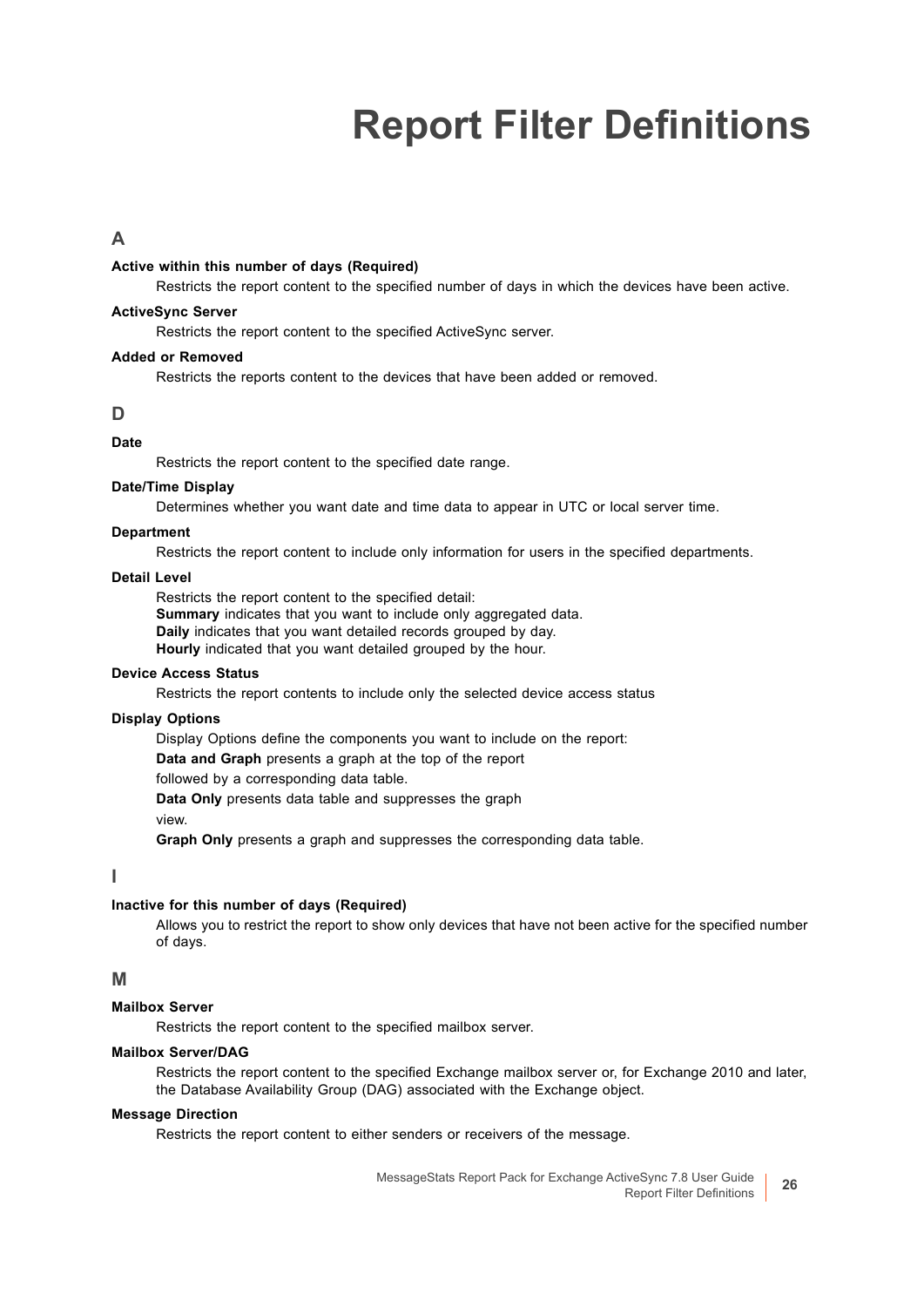#### **O**

#### <span id="page-26-0"></span>**Organization**

Restricts the report content to the specified organization.

#### **S**

#### <span id="page-26-2"></span>**Select Top**

Restricts the report content to the specified number of records. *Note:* When you select a number greater than 50, be aware that MessageStats Reports displays a maximum of 50 records in a graph, but displays unlimited records in a table.

#### **T**

#### <span id="page-26-1"></span>**Trend and Forecast Options**

Indicates your graph display preference for the report. **Display Neither** suppresses both trend lines and forecasts. **Trend Only** includes trend lines, but not forecasts. **Trend and Forecast** includes both trend lines and forecasts.

**U**

#### <span id="page-26-3"></span>**User**

Restricts the report content to the specified user account.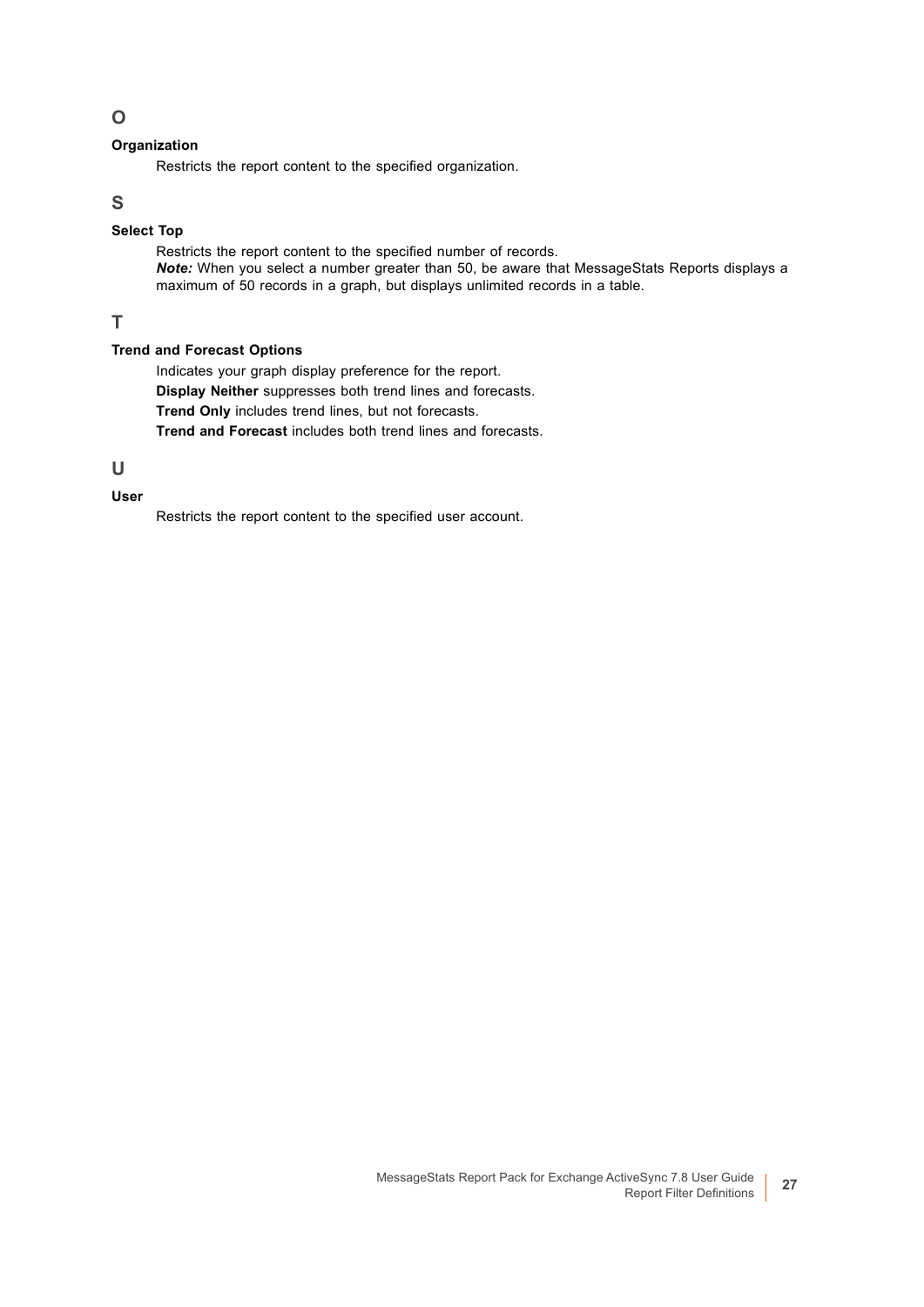# <span id="page-27-0"></span>**Appendix A: Types of Installations**

- **•** [Complete Installations](#page-27-1)
- **•** [Custom Installations](#page-27-2)

# <span id="page-27-1"></span>**Complete Installations**

In a typical environment, all of the MessageStats components (or features) are installed on the same physical server using a complete installation. This type of installation is recommended for small enterprises.

## <span id="page-27-3"></span><span id="page-27-2"></span>**Custom Installations**

In some large enterprises, the SQL database and web servers might be managed by a central resource. To install MessageStats in these environments, you can distribute the components onto appropriate machines using the custom installation option.

To install the Report Pack for Exchange ActiveSync onto an existing distributed MessageStats environment, select Custom as the type of installation and install according to the following table.

**Table 7. Where report pack components must be installed in a distributed installation.**

| <b>Core MessageStats</b><br>components | <b>Report Pack for Exchange</b><br><b>ActiveSync components</b> | <b>Purpose</b>                                                                                                           |
|----------------------------------------|-----------------------------------------------------------------|--------------------------------------------------------------------------------------------------------------------------|
| <b>MMC Client Console</b>              | <b>Report Pack MMC Client</b><br>Console                        | Adds the Exchange Active Sync console<br>components to the existing MessageStats<br>MMC client console.                  |
| Scheduler Service                      | N/A                                                             | N/A                                                                                                                      |
| <b>Task Processors</b>                 | Exchange ActiveSync Task<br><b>Processors</b>                   | Adds the Exchange ActiveSync task<br>processors to the existing Message Stats Task<br><b>Execution Server</b>            |
| Database                               | Exchange ActiveSync<br>Database                                 | Extends the existing MessageStats database<br>schema in order to store ActiveSync and<br>Exchange ActiveSync statistics. |
| Reports                                | Exchange ActiveSync<br>Reports                                  | Adds the Exchange ActiveSync node and<br>reports to the existing Message Stats Reports<br>web site.                      |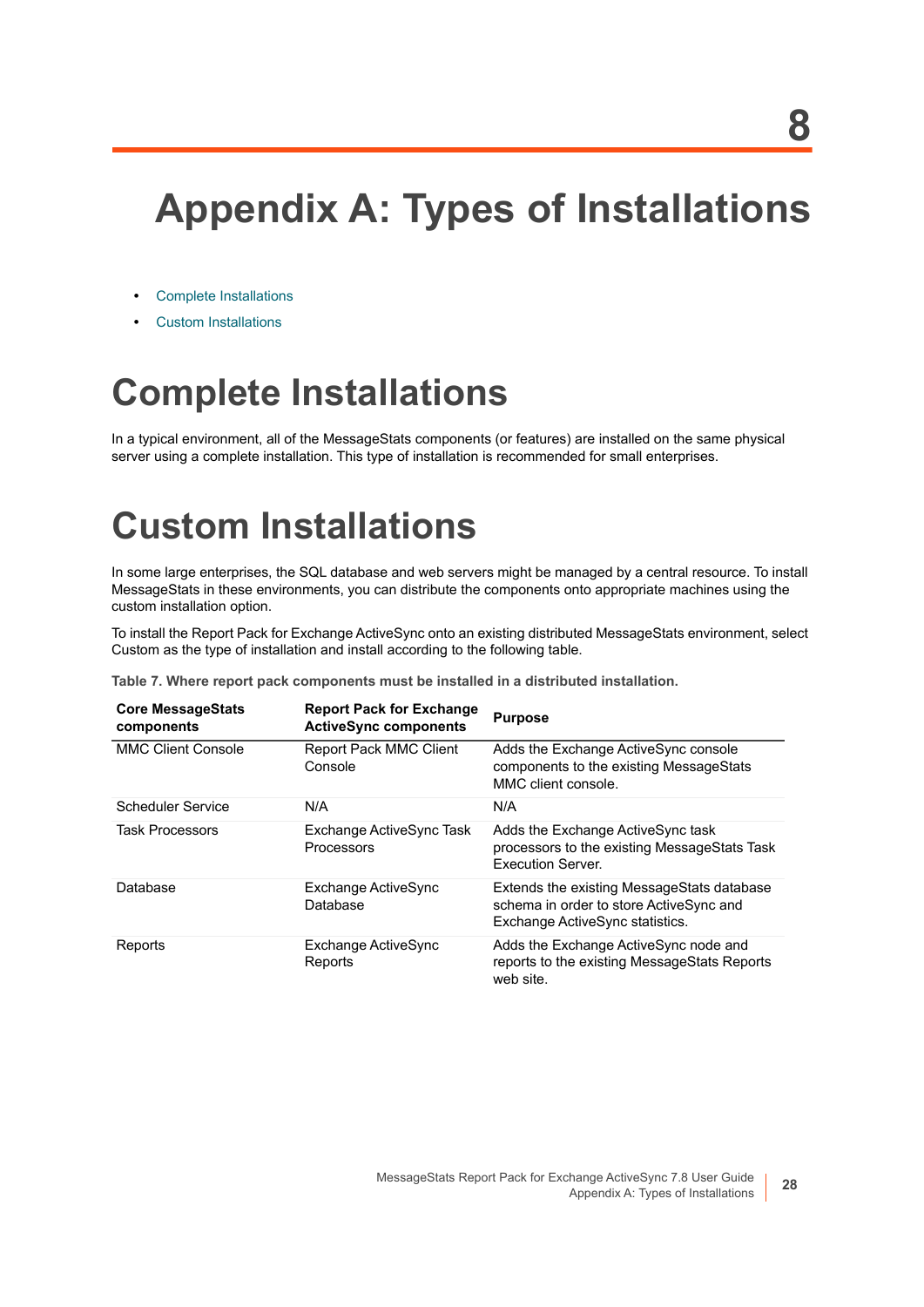Quest provides software solutions for the rapidly-changing world of enterprise IT. We help simplify the challenges caused by data explosion, cloud expansion, hybrid datacenters, security threats, and regulatory requirements. We are a global provider to 130,000 companies across 100 countries, including 95% of the Fortune 500 and 90% of the Global 1000. Since 1987, we have built a portfolio of solutions that now includes database management, data protection, identity and access management, Microsoft platform management, and unified endpoint management. With Quest, organizations spend less time on IT administration and more time on business innovation. For more information, visit [www.quest.com](https://www.quest.com/company/contact-us.aspx).

## <span id="page-28-0"></span>**Technical support resources**

Technical support is available to Quest customers with a valid maintenance contract and customers who have trial versions. You can access the Quest Support Portal at [https://support.quest.com.](https://support.quest.com)

The Support Portal provides self-help tools you can use to solve problems quickly and independently, 24 hours a day, 365 days a year. The Support Portal enables you to:

- **•** Submit and manage a Service Request.
- **•** View Knowledge Base articles.
- **•** Sign up for product notifications.
- **•** Download software and technical documentation.
- **•** View how-to-videos.
- **•** Engage in community discussions.
- **•** Chat with support engineers online.
- **•** View services to assist you with your product.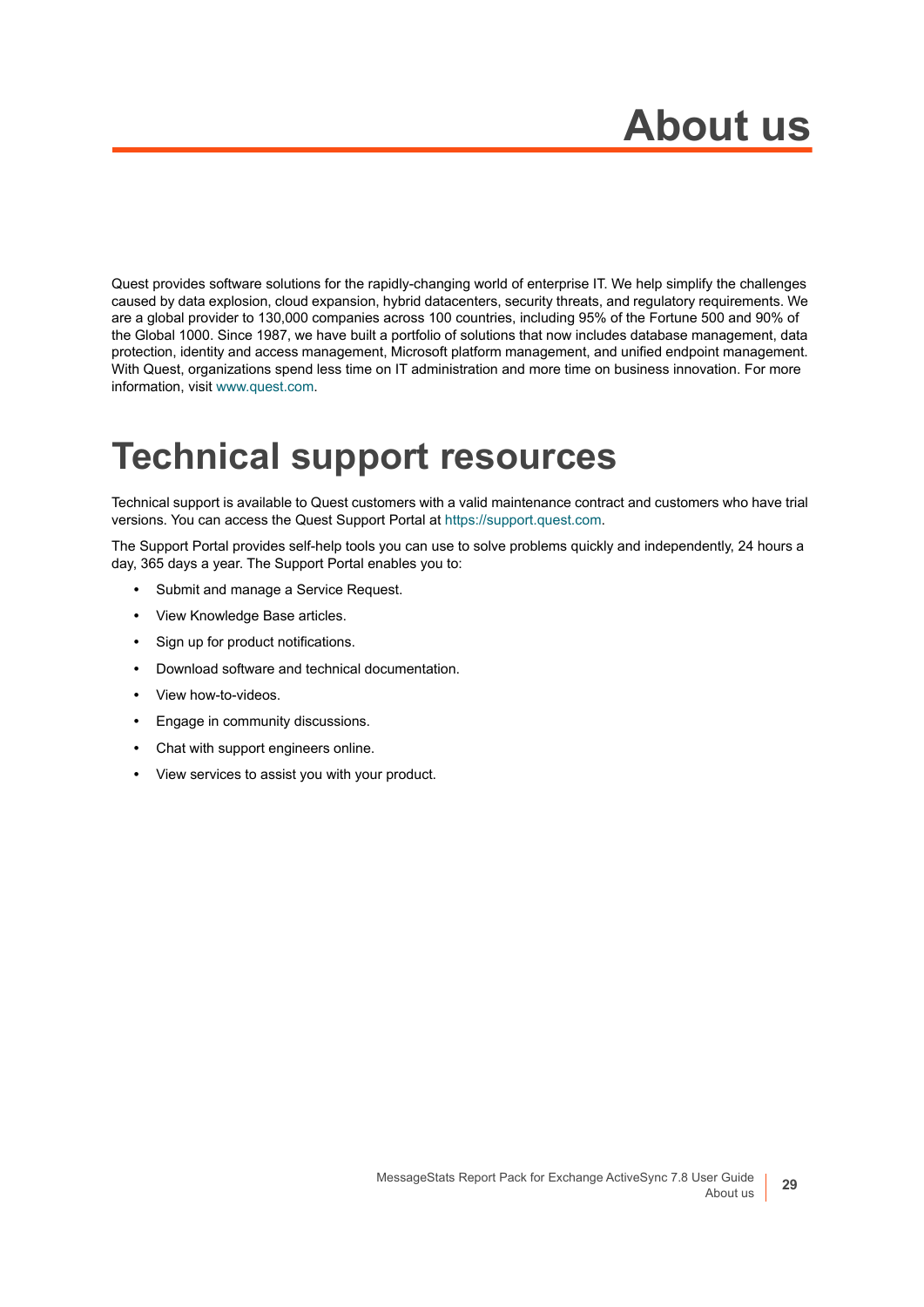# **Index**

### **A**

[about the Report Pack for Exchange ActiveSync, 5](#page-4-3) [accessing Exchange ActiveSync Reports, 21](#page-20-3) account permissions [required for installation, 8](#page-7-1) [required to run the report pack, 8](#page-7-2) [Active Devices report, 25](#page-24-0) ActiveSync server reports [descriptions for, 21](#page-20-4) aging task [configuring, 17](#page-16-3) assigning server role [identifying the ActiveSync servers, 11](#page-10-5)

### **C**

[changing the properties of an existing task, 15](#page-14-1) [components of the report pack, 5](#page-4-4) [configuring an aging task, 17](#page-16-3) [custom installations, 6,](#page-5-2) [28](#page-27-3)

### **D**

data [deleting, 19](#page-18-3) [Data Aging, 17](#page-16-4) data aging [logging, 18](#page-17-3) [viewing job history, 18](#page-17-4) database [defragmenting, 18](#page-17-5) [reindexing, 18](#page-17-5) [Database Maintenance, 18](#page-17-6) [Database Management, 17](#page-16-5) [defragmenting the database, 18](#page-17-5) [deleting data, 19](#page-18-3) [deleting Exchange ActiveSync Report Data, 19](#page-18-4) [Device Inventory by Organization report, 24](#page-23-1) [Device Inventory report, 24](#page-23-2)

### **E**

[Exchange ActiveSync Departmental Email Summary](#page-22-0)  report, 23 Exchange ActiveSync Devices gathering task [creating a, 14](#page-13-2)

Exchange ActiveSync Report Data [deleting, 19](#page-18-4) Exchange ActiveSync Reports [accessing, 21](#page-20-3) [descriptions of, 21–](#page-20-5)[25](#page-24-1) [viewing, 21](#page-20-6) [Exchange ActiveSync Server Activity report, 22](#page-21-1) [Exchange ActiveSync Server Inventory report, 22](#page-21-2) [Exchange ActiveSync Server Synchronization Times](#page-21-3)  report, 22 [Exchange ActiveSync Server Uptime report, 22](#page-21-4) [Exchange ActiveSync User Email Attachments report,](#page-22-1)  23 [Exchange ActiveSync Users Email Summary report, 23](#page-22-2) [excluding phone numbers, 11](#page-10-6)

### **G**

gathering tasks [changing the properties of an existing task, 15](#page-14-1) [creating a Exchange ActiveSync Devices task, 14](#page-13-2) [creating an IIS Log Files gathering task, 15](#page-14-2) [dependencies for running, 14](#page-13-3) [Growth of Device Inventory by Mailbox Server report,](#page-24-2)  25 [Growth of Device Inventory by Organization report, 24](#page-23-3)

### **I**

IIS Log Files [configuring the gathering tasks, 15](#page-14-2) [Inactive Devices report, 25](#page-24-3) [including phone numbers, 11](#page-10-6) information reported [categories of information, 21](#page-20-7) initial configuration [configuring Exchange ActiveSync privacy settings,](#page-10-6)  11 [identifying your ActiveSync servers, 11](#page-10-5) installation types [supported by report pack, 6,](#page-5-2) [28](#page-27-3) [installing the report pack, 10](#page-9-1)

### **L**

[logging the aging process, 18](#page-17-3)